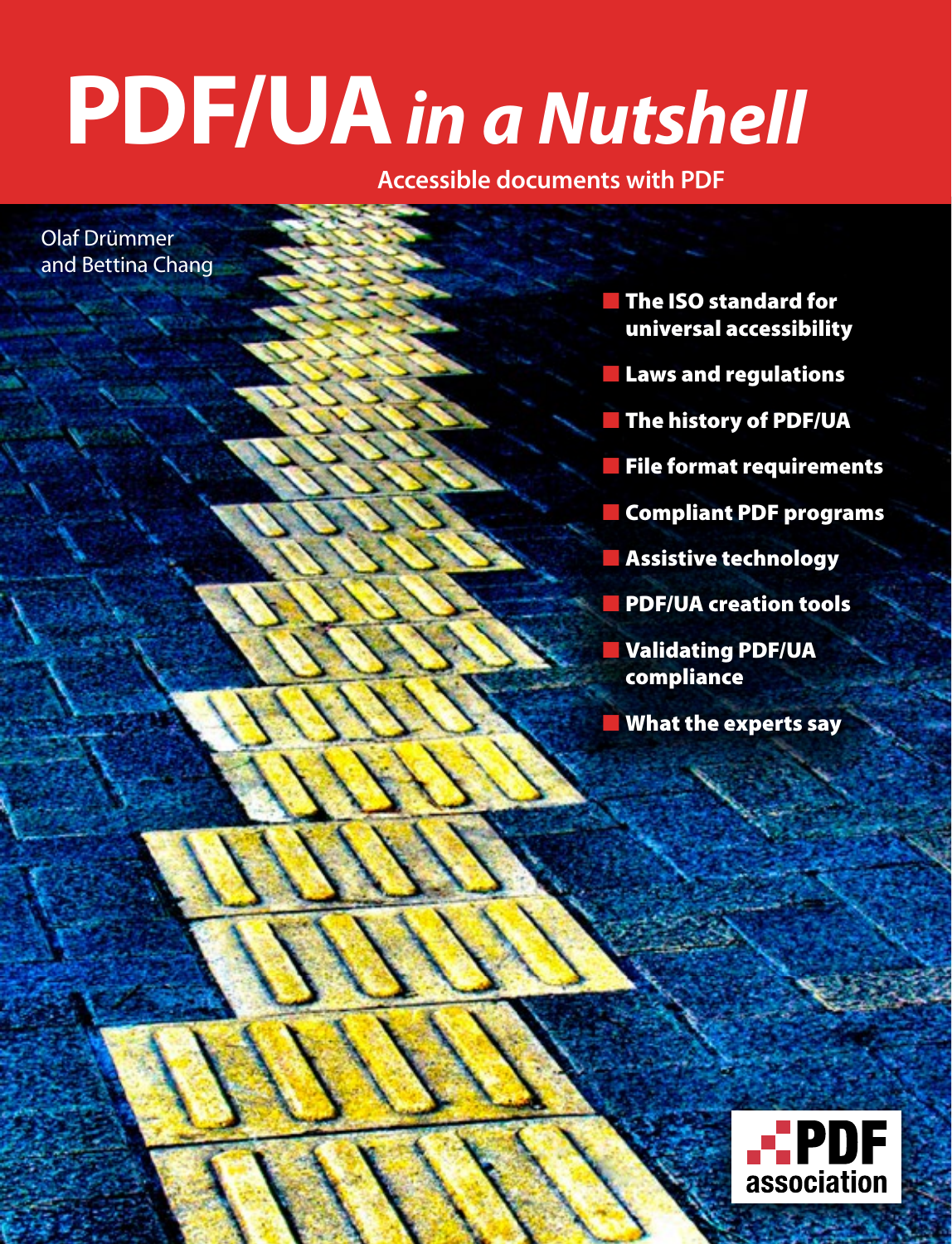### **Contents**

| PDF/UA: The ISO standard for universal accessibility         | 3  |
|--------------------------------------------------------------|----|
|                                                              |    |
| <b>PDF/UA: The key facts</b>                                 | 4  |
| Laws requiring accessible IT services                        | 4  |
| Introduction to the Web Content Accessibility Guidelines 2.0 | 4  |
|                                                              |    |
| <b>Important Laws and regulations</b>                        | 5  |
| <b>International</b>                                         | 5  |
| <b>United States of America</b>                              | 5  |
| <b>Europe</b>                                                | 5  |
|                                                              |    |
| The history of PDF/UA                                        | 6  |
|                                                              |    |
| <b>PDF/UA's requirements</b>                                 | 7  |
| File format requirements                                     | 7  |
| Requirements for compliant PDF programs                      | 8  |
| Requirements for compliant assistive technology              | 8  |
|                                                              |    |
| <b>Accessible PDF: Users and usage</b>                       | 9  |
|                                                              |    |
| <b>PDF/UA: Creation tools</b>                                | 10 |
| Table 1: PDF/UA creation tools                               | 10 |
|                                                              |    |
|                                                              |    |
| <b>Validating PDF/UA compliance</b>                          | 12 |

[Table 2: Validating PDF/UA compliance](#page-12-0) **13**

| Assistive technology for in-depth testing       | 14 |
|-------------------------------------------------|----|
| Compliant reader software                       | 14 |
| <b>Added value for PDF users</b>                | 15 |
| <b>Visual or motor impairments</b>              | 15 |
| Reading and writing difficulties                | 15 |
| Easier reading and navigation on mobile devices | 15 |
| The potential benefits of PDF/UA                | 16 |
| Laws paving the way for PDF/UA                  | 17 |
| What the experts are saying                     | 18 |
| Klaus-Peter Wegge, Siemens AG                   | 18 |
| Markus Riesch, "Access for All"                 | 18 |
| <b>Learn more about PDF/UA</b>                  | 19 |
| PDF/UA Competence Center                        | 19 |
| PDF/UA seminars                                 | 19 |
| PDF Association membership                      | 19 |
| <b>AIIM PDF/UA Committee</b>                    | 19 |
|                                                 |    |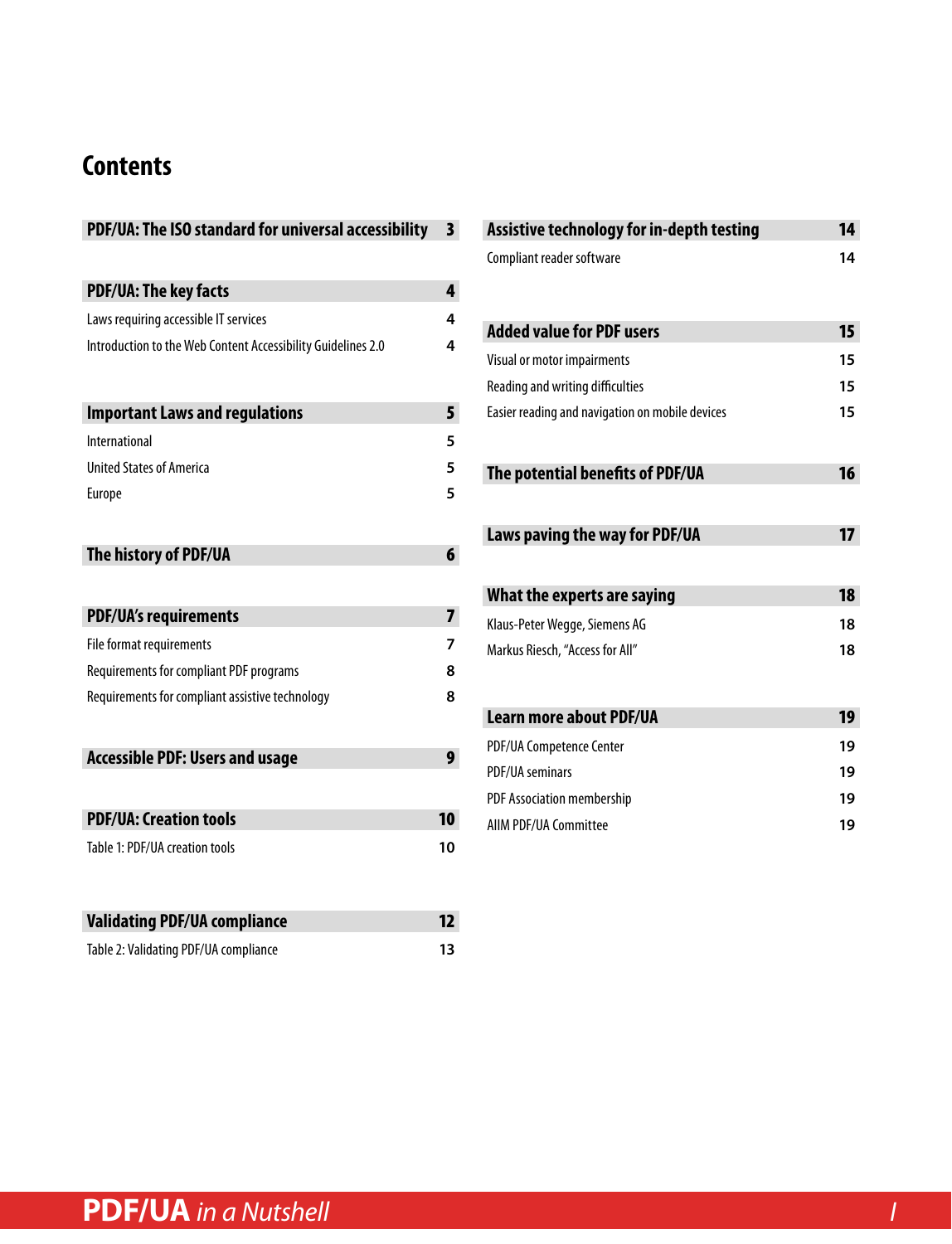### <span id="page-2-0"></span>**PDF/UA: The ISO standard for universal accessibility**

Information plays a central role in society today, and it is becoming more and more common for that information to be offered in digital form alone. The reliable, user-friendly Portable Document Format (PDF) has become the world's file type of choice for providing information as a digital document.

Tags can be added to a PDF in order to structure the content of a document. These tags are a critical requirement if any form of assistive technology (such as screen readers, specialist mice, and speech recognition and text-to-speech software) is to gain access to this content. To date, PDF documents have rarely been tagged, and not all software can make use of PDF tags. In practical terms, this particularly reduces information's accessibility for people with disabilities who rely on assistive technology.



*The ISO (International Organization for Standardization) is the largest organisation in the world for developing and publishing international standards.*

In order to ensure future access to PDF documents for as many people as possible, the ISO 14289-1 standard (known as PDF/UA) was developed by specialists from around the world. It was published by the ISO in July 2012 with the official title *"ISO 14289-1. Document management applications – Electronic document file format enhancement for accessibility – Part 1: Use of ISO 32000-1 (*PDF/UA*-1)"*.

PDF/UA-1 is the first part of the PDF/UA standards family; the "UA" suffix stands for "Universal Accessibility" and refers to the standard's central requirement. It is the first complete definition of a set of requirements for universally-accessible PDF documents.

PDF/UA is aimed primarily at developers of software for creating, reading, editing and validating PDF, and at suppliers of assistive technology. The standard itself is not intended as a field manual for day-to-day use, but for PDF creators looking to learn more. The PDF Association and its members offer specialist articles, webinars and training, providing detailed information about PDF/UA and explaining how to create accessible PDF content. Implementing the clearly-defined requirements of the PDF/UA standard in software products will allow users to easily create accessible PDF documents without any special training, opening up effortless access to high quality content to as many people as possible.

At the time of PDF/UA's publication, of course, there were no programs available which were fully compliant with the standard. Since then, however, a number of software developers including Adobe Systems, axaio software, callas software, NetCentric Technologies, NV Access, PDFlib, xyMedia, the Swiss National Association of and for the Blind (SNAB), and the Swiss foundation "Zugang für alle" (Access For All) have already announced or even released products supporting the PDF/UA format.

More and more developers, government authorities and other organisations are expected to accept PDF/UA as an absolute requirement for universally accessible PDF documents from this point on.

#### Tagged PDF:

**Tags are standardised content markers in a digital document. First available in Adobe Acrobat 5, tags can be used to create a PDF file with a logical document structure . Tags are a critical requirement for accessing the content in PDFs with assistive technology.**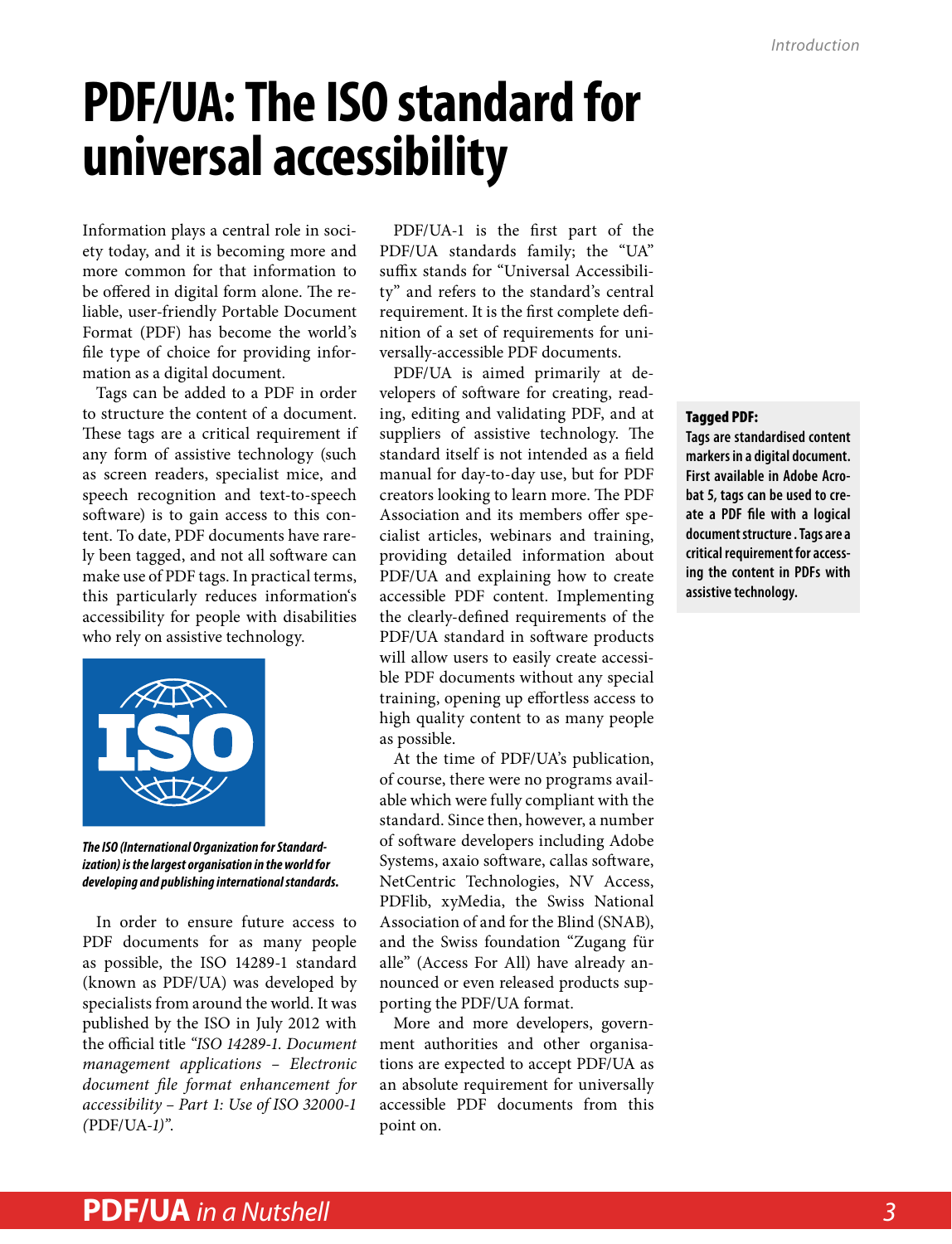### <span id="page-3-0"></span>**PDF/UA: The key facts**

What does "universal accessibility" actually mean when it comes to PDFs? It is the idea that everyone should be equally able to independently access and use the information contained within a PDF document. This applies in particular to people with disabilities and those with other difficulties; in other words, those who particularly depend on universally accessible information and documents. The PDF/UA standard allows these people the following key options:

- Making use of PDF documents without assistance from others
- Reaching a specific goal easily, directly, and within a reasonable time frame
- Making the same-quality use of PDF documents as people without disabilities.

The technical requirements for universally accessible PDF documents are described clearly and in full in the new PDF/UA standard. They define, for example, how to create text, images, form fields, lists and tables that can be used by people with disabilities.

#### **Laws requiring accessible IT services**

These requirements are increasingly important for businesses and public institutions, as current legislation requires (and in some cases has regulated for many years) universal accessibility in information technology. Laws in the USA, Canada, Australia and the European Union, for example, require state and federal authorities to allow the public universal access to the digital information they provide. Aside

from websites, this applies in particular to PDF documents. Although such laws do not always apply to the private sector (or apply only in limited cases), more and more modern businesses are accepting their responsibility to provide accessible versions of both their websites and the PDF documents they provide.

#### **Introduction to the Web Content Accessibility Guidelines 2.0**

The requirements for PDF/UA are based on the principles of Version 2.0 of the W3C consortium's Web Content Accessibility Guidelines (WCAG), also published in identical form as an ISO standard in October 2012 (ISO/IEC 40500). WCAG 2.0 guides the creation of accessible web content, focusing on the kinds of content and applications usually provided on websites.

Some WCAG 2.0 tips of a purely informative nature suggest how barriers to access can also be avoided in PDF documents, but a systematic explanation or guide is not provided. PDF/UA, on the other hand, exclusively and fully addresses the PDF format, bringing the ideas behind WCAG 2.0 into the world of PDF and setting PDF-specific rules.

As an ISO standard, PDF/UA does not offer concrete help with implementation, either for specific programs or areas of application. This, however, is covered by the [PDF/UA Competence](http://www.pdfa.org/competence-centers/pdfua-competence-center/)  [Center](http://www.pdfa.org/competence-centers/pdfua-competence-center/) founded by the PDF Association. The PDF/UA Competence Center is made up of leading international businesses and individual experts who use the website [www.pdfa.org](http://www.pdfa.org/), as well as publications, seminars and conferences, to provide information about implementing PDF/UA in practice.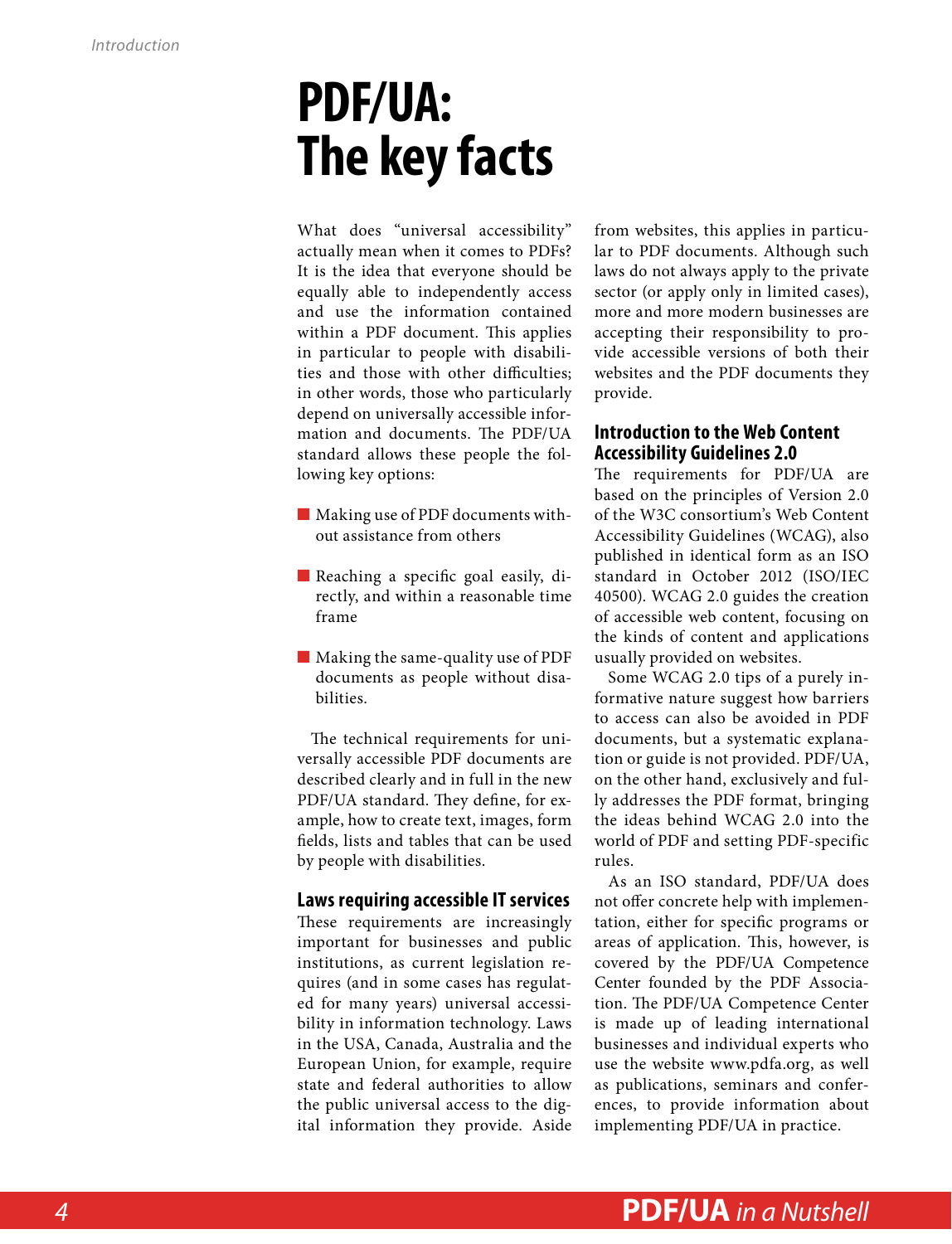## <span id="page-4-0"></span>**Important Laws and regulations**

#### **International**

■ [UN Convention on the Rights of People](http://www.bmas.de/SharedDocs/Downloads/DE/PDF-Publikationen/a729-un-konvention.pdf%3F__blob%3DpublicationFile) [with Disabilities](http://www.bmas.de/SharedDocs/Downloads/DE/PDF-Publikationen/a729-un-konvention.pdf%3F__blob%3DpublicationFile): The UN Convention on the Rights of People with Disabilities defines in concrete terms the general human rights of people with disabilities. It has been in effect since 2008.

#### **United States of America**

■ [Americans With Disabilities Act \(ADA\)](http://www.ada.gov/pubs/adastatute08markscrdr.htm): In 1990, the US Congress passed a federal law, ADA, which forbade all forms of discrimination based on disability.

■ [Rehabilitation Act, Section 508](http://www.access-board.gov/sec508/guide/act.htm): In 1998, the United States expanded the Rehabilitation Act to include Section 508. Since then, the federal government has been required to ensure that all its IT services are accessible for people with disabilities.

#### **Europe**

■ [EU Mandate 376](http://www.mandate376.eu/): With Mandate 376, the European Commission tasked the standardisation organisations CEN, CENELEC and ETSI with harmonising European public procurement laws. They are currently working on the EN 301459 standard which specifies requirements for universal accessibility in creating public-sector ICT products and services.

■ [European Accessibility Act](http://ec.europa.eu/justice/newsroom/discrimination/opinion/111207_en.htm): The European Commission is currently preparing a European Accessibility Act.

■ Equal Treatment of Disabled Persons Act ([Behindertengleichstellungsgesetz – BGG\)](http://www.gesetze-im-internet.de/bgg/BJNR146800002.html):

Section 11 of the German federal law BGG has required since 2002 that federal authorities' online presences and services be universally accessible. Some German states also have state-level laws which place similar requirements on local authorities.

■ Regulation for the creation of universally accessible IT in accordance with the Equal Treatment of Disabled Persons Act [\(Barrierefreie-Informationstechnik-Ver](http://www.gesetze-im-internet.de/bitv_2_0/BJNR184300011.html)ordnung - BITV 2.0): BITV 2.0 specifies the minimum requirements for online information and services provided by federal authorities. They are mostly based on the recommendations of WCAG 2.0. Some German states have comparable state-level regulations regarding universally accessible IT services.

■ Regulation on equal rights for disabled persons [\(Behindertengleichstellungsver](http://www.admin.ch/opc/de/classified-compilation/20031813/index.html)[ordnung, BehiV\)](http://www.admin.ch/opc/de/classified-compilation/20031813/index.html): Article 10 of the Swiss federal regulation BehiV requires federal authorities to make anything they provide online universally accessible so that people with disabilities can make use of it.

■ [Federal Guidelines for Designing](http://www.isb.admin.ch/themen/standards/alle/03237/) [Universally Accessible Online Content](http://www.isb.admin.ch/themen/standards/alle/03237/) (P028): The Swiss P028 guidelines require federal websites to conform to WCAG 2.0 and to meet compliance level AA.

■ Federal Law on the Equal Treatment of Disabled Persons ([Bundes-Behinderten](http://www.ris.bka.gv.at/GeltendeFassung.wxe%3FAbfrage%3DBundesnormen%26Gesetzesnummer%3D20004228)[gleichstellungsgesetz – BGStG](http://www.ris.bka.gv.at/GeltendeFassung.wxe%3FAbfrage%3DBundesnormen%26Gesetzesnummer%3D20004228)): The Austrian federal law BGStG requires the Austrian federal government to make its services available in an accessible form.

#### Important Standards:

**PDF/UA** *[\(ISO 14289-1:2012\)](http://www.iso.org/iso/home/store/catalogue_tc/catalogue_detail.htm%253Fcsnumber%253D54564)***: ISO standard 14289-1 defines all essential requirements for universally-accessible PDF documents, PDF programs and assistive technologies for using PDF/UA.** 

**PDF 1.7** *[\(ISO 32000-1:2008](http://www.iso.org/iso/home/store/catalogue_tc/catalogue_detail.htm%253Fcsnumber%253D51502))***: ISO standard 32000-1 specifies the PDF file format.** 

**WCAG 2.0** *([ISO/IEC 40500:2012\)](http://www.iso.org/iso/iso_catalogue/catalogue_tc/catalogue_detail.htm%253Fcsnumber%253D58625)***: ISO/IEC 40500 is a standard which is identical in content to the W3C's WCAG 2.0, the guidelines for a universally-accessible web.**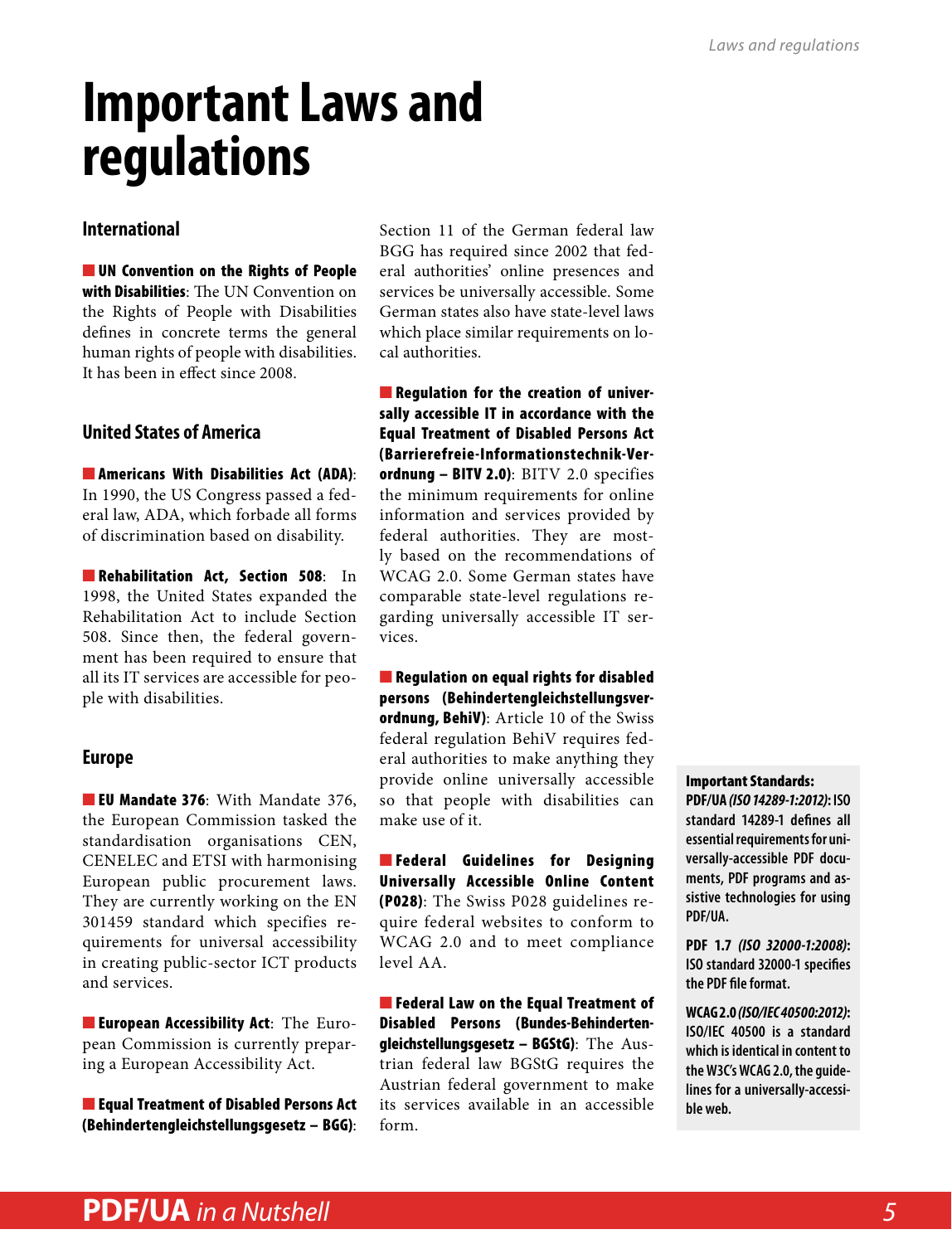# **The history of PDF/UA**

- <span id="page-5-0"></span>Timeline: From PDF to PDF/UA **1993: Adobe Systems publishes PDF 1.0**
- **1999: W3C releases Web Content Accessibility Guidelines 1.0**
- **2001: PDF 1.4 integrates tags to represent the logical structure of content within PDF documents**
- **2002: Equal Treatment of Disabled Persons Act, Germany**
- **2002: Accessible IT Regulation 1.0, Germany**
- **2004: PDF/UA project begins, coordinated by AIIM**
- **2008: PDF 1.7 published as an ISO standard (ISO 32000)**
- **2008: UN Convention on the Rights of People with Disabilities comes into effect**
- **2008: W3C releases Web Content Accessibility Guidelines 2.0**
- **2009: ISO takes over the PDF/UA project as ISO/NWI 14289**
- **2011: Accessible IT Regulation 2.0, Germany**
- **2012: ISO approves and publishes PDF/UA (ISO 14289-1)**

The first version of PDF, PDF 1.0, was released in 1993. PDF was created and further developed by Adobe Systems Incorporated. The PDF format makes it easier to exchange and display digital documents; in the two decades since its publication, it has gained worldwide acceptance. It allows all kinds of documents to be reproduced exactly as they were originally designed, regardless of the platform used, thanks to a number of (sometimes free) PDF creation and viewing programs and web browser plug-ins.

For a long time, however, this file format remained inaccessible to a large number of people, as PDF originally focused on the visual presentation of a document rather than its content and structure. In order to address this problem, in 2001 Adobe introduced tags with PDF 1.4 and Adobe Acrobat 5. These can be used to turn a conventional PDF into a tagged PDF.

In 2004, a working group began to form, coordinated by AIIM (the Association for Information and Image Management, www.aiim.org), aiming to develop a universally accessible PDF standard. This standard would specify a complete set of requirements for tagged PDF documents that could be reliably used to create and check for a sufficient level of accessibility.

A further important development came in 2008, when Adobe's PDF 1.7 specification became an ISO standard – published by the ISO as "ISO 32000-1:2008. Document management – Portable document format – Part 1: PDF 1.7". A copy of the standard can be downloaded for free from the [Adobe](http://www.adobe.com/devnet/pdf/pdf_reference.html) [website](http://www.adobe.com/devnet/pdf/pdf_reference.html), while the ISO version (which is identical in content) can be ordered from ISO for a fee. Also in 2008, the

World Wide Web Consortium (W3C) published WCAG 2.0. This replaced its predecessor WCAG 1.0, published in 1999, and took into account the technical developments which had taken place since that time.

An ISO standardisation project began in 2009. Based on AIIM's project, ISO committee ISO TC 171 SC 2, chaired by Cherie Ekholm of Microsoft, aimed to further develop PDF/UA. A wide range of companies, including Adobe, Microsoft, callas software, Design Science, NetCentric and others were actively involved in the standardisation work. This meant that just one year later, the draft standard ISO/DIS 14289-1 was ready for publication. After an intensive consultation and testing phase, PDF/UA was finally approved as an ISO standard and published as ISO 14289-1 in July 2012.

The German standardisation organisation DIN (Deutsches Institut für Normung e.V.) is currently working on translating ISO 14289-1 into German; this version is expected to be published in autumn 2013.

On the international stage, meanwhile, the second part of the standard (PDF/UA-2) is now being prepared by the ISO. PDF/UA-2 will be based on the next version of the PDF format, PDF 2.0, and will make use of all that has been learned during the development and introduction of PDF/UA-1. Among other things, it will include more extensive options for sophisticated semantic structuring of content and support for specific tag sets. These will include scientific sets, such as MathML and ChemML, as well as specialised publication tag sets such as DAISY and DocBook.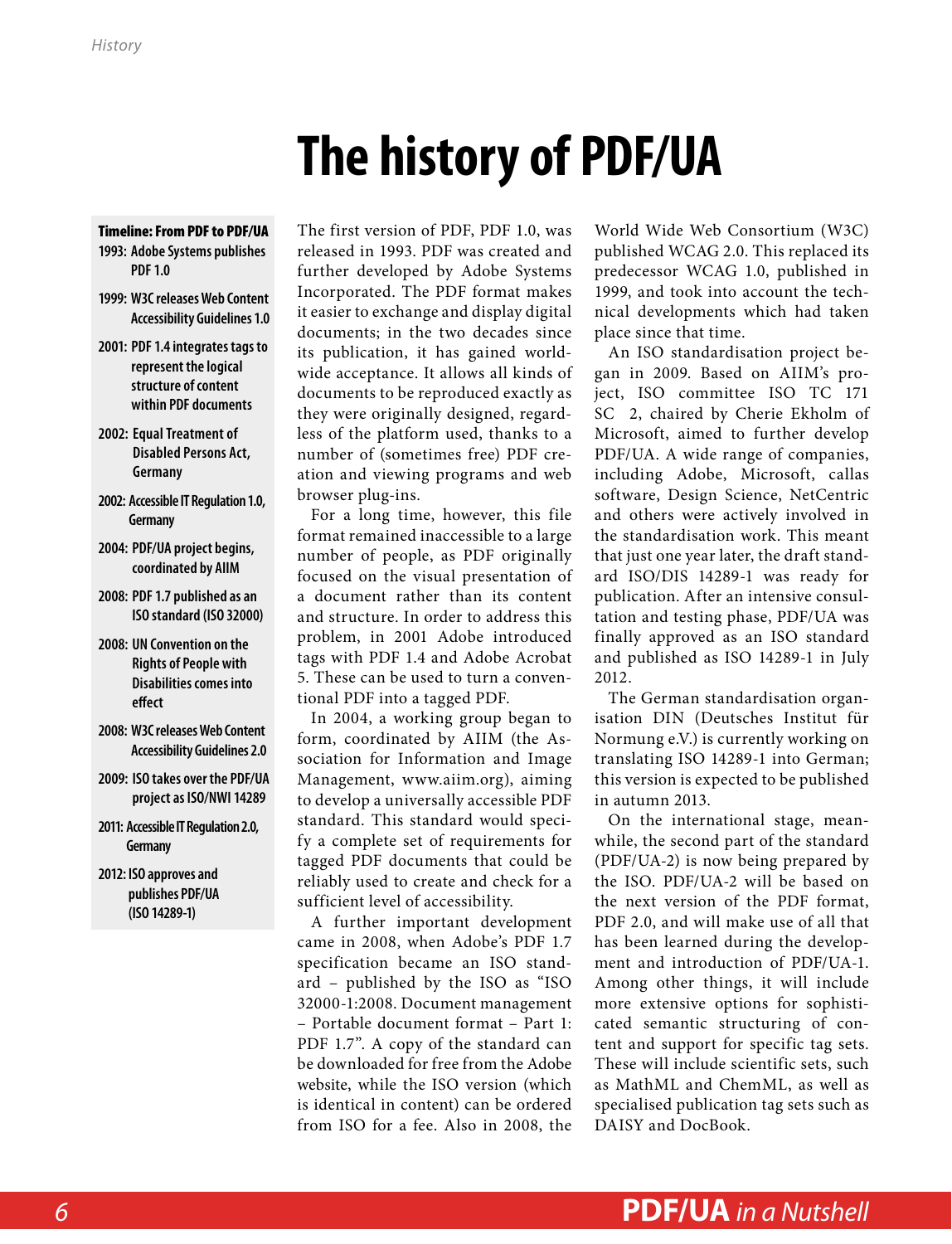## <span id="page-6-0"></span>**PDF/UA's requirements**

The PDF/UA standard defines technical requirements for universally-accessible PDF documents by identifying a set of relevant PDF functions (including text content, images, form fields, comments, bookmarks and metadata) based on ISO 32000-1 (PDF 1.7) and specifies how they should be used in PDF/UA-compliant documents. It does not address elements which have no direct impact on accessibility, such as the compression algorithms used for image data.

Successful access to content within PDFs depends not just on compliant documents, but also on compliant PDF programs and assistive technology. PDF/UA therefore also specifies requirements for these. A brief selection of the main requirements is shown below:

#### **File format requirements**

■ Content is categorised in one of two ways: meaningful content, and artefacts such as decorative page elements. All meaningful content must be tagged and integrated into the structure tree of all tags within a document. Artefacts, on the other hand, need only be marked as such.

■ Meaningful content must be marked with tags and, together with the other tags in the document, create a complete structure tree.

■ Meaningful content must be marked with the appropriate semantic tags.

■ The structure tree created by the document tags must reflect the document's logical reading order.

■ Only the standard tags defined in PDF 1.7 may be used; if any other tags are used, a role assignment entry must record which standard tag each one represents.

■ Information may not be conveyed using visual means alone (e.g. contrast, colour or position on the page).

■ No flickering, blinking or flashing content is permitted, either as effects controlled by JavaScript or as part of any videos embedded within the PDF.

■ A document title must be given, and the document must be set up so that the title (rather than the file name) appears in the window title.

■ The language of all content must be noted, and changes of language must be explicitly marked as such.



### Cont<br>Kontrast<br>Contrast Kontr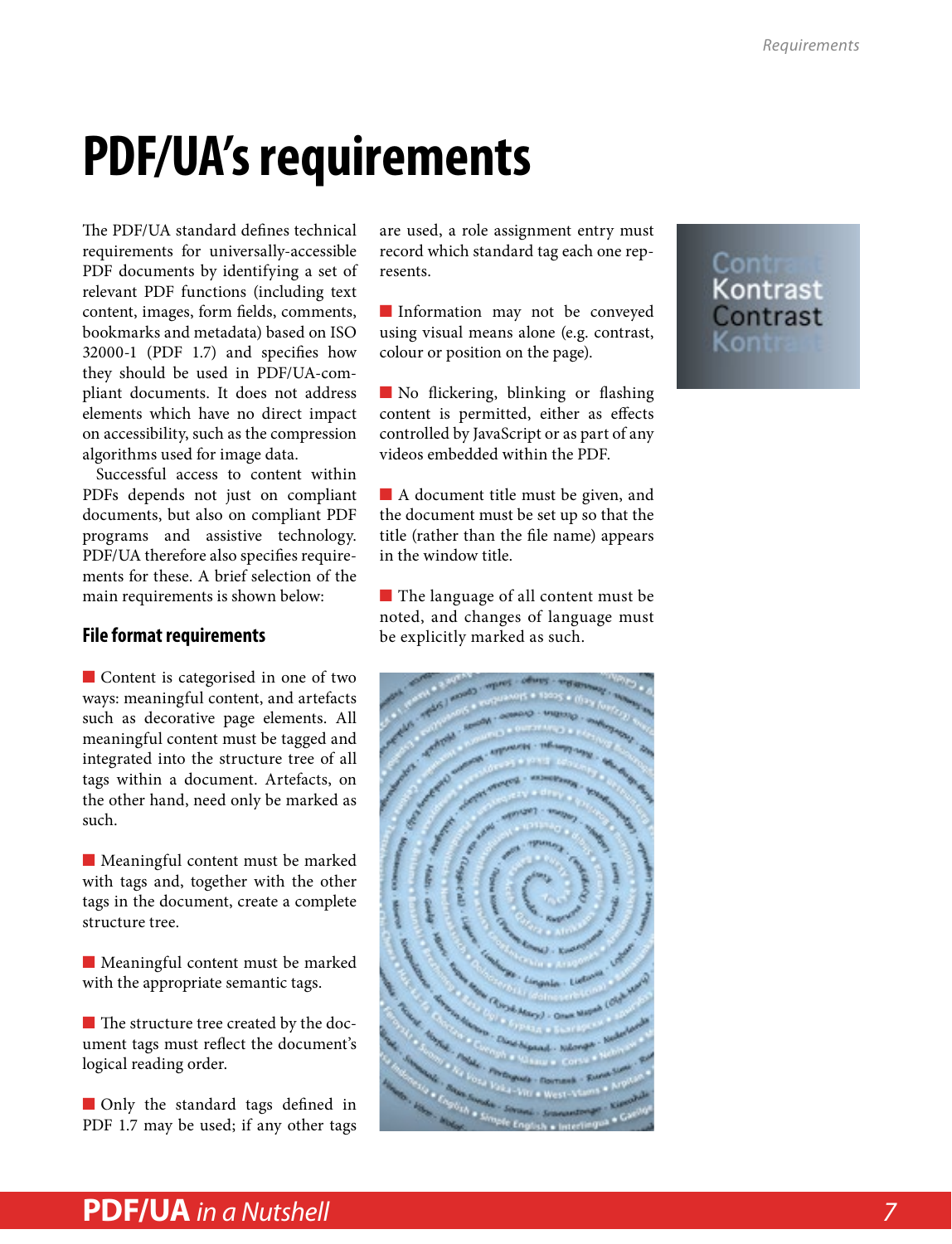<span id="page-7-0"></span>■ Any pictorial elements – whether image objects or other non-text objects such as vector objects or object groups – must have corresponding alternative text.

Adhering to these technical and semantic requirements will create a universally accessible PDF/UA document which a person with disabilities can make use of just as effectively and in just as high quality as any user without disabilities.

#### **Requirements for compliant PDF programs**

PDF programs are often the link for people with disabilities between the PDF document to be read and any assistive technology that may be used. In practice, this means that PDF/UA-compliant PDF programs must hand over all content and other information from the PDF document to the assistive software or device, and that the assistive technology itself must make use of all the information it receives, including for navigation, filling out form fields, or reading metadata.

■ The software must be able to read and pass on all information stored within the document's tags and structure tree, or otherwise make all the document's content accessible.

■ It must make all content available to the assistive technology, including structural information.



■ It must not limit the functionality of the assistive technology.

■ It must allow the assistive technology to recognise the language used and any changes in language within the document.

■ It must allow navigation through the document by page number, through the structure tree, or through bookmarks.

■ It must not play media content automatically, but rather wait for the user's command to do so.

#### **Requirements for compliant assistive technology**

The term "assistive technology" describes anything which helps or allows people with disabilities or other difficulties to use any kind of hardware and software. People with serious visual impairments may use screen magnifiers. People with restricted mobility can use joysticks or special keyboards for input and navigation. Highlighting the current portion of a document while also reading it aloud using a text-to-speech function can make it easier for users with dyslexia to read a document. Blind users often use a standard keyboard for input and navigation alongside a screen reader or Braille display for output. For all of these assistive technologies to work properly with PDF/UA, they must meet the following requirements:

■ They must be able to recognise all structural elements, attributes and key values used in the specification and output them for the user of a PDF document.

■ They must allow the user to navigate through the document by page number, through the structure tree, or by using bookmarks.

■ They must allow the user to easily set and change the magnification of a PDF document at any time.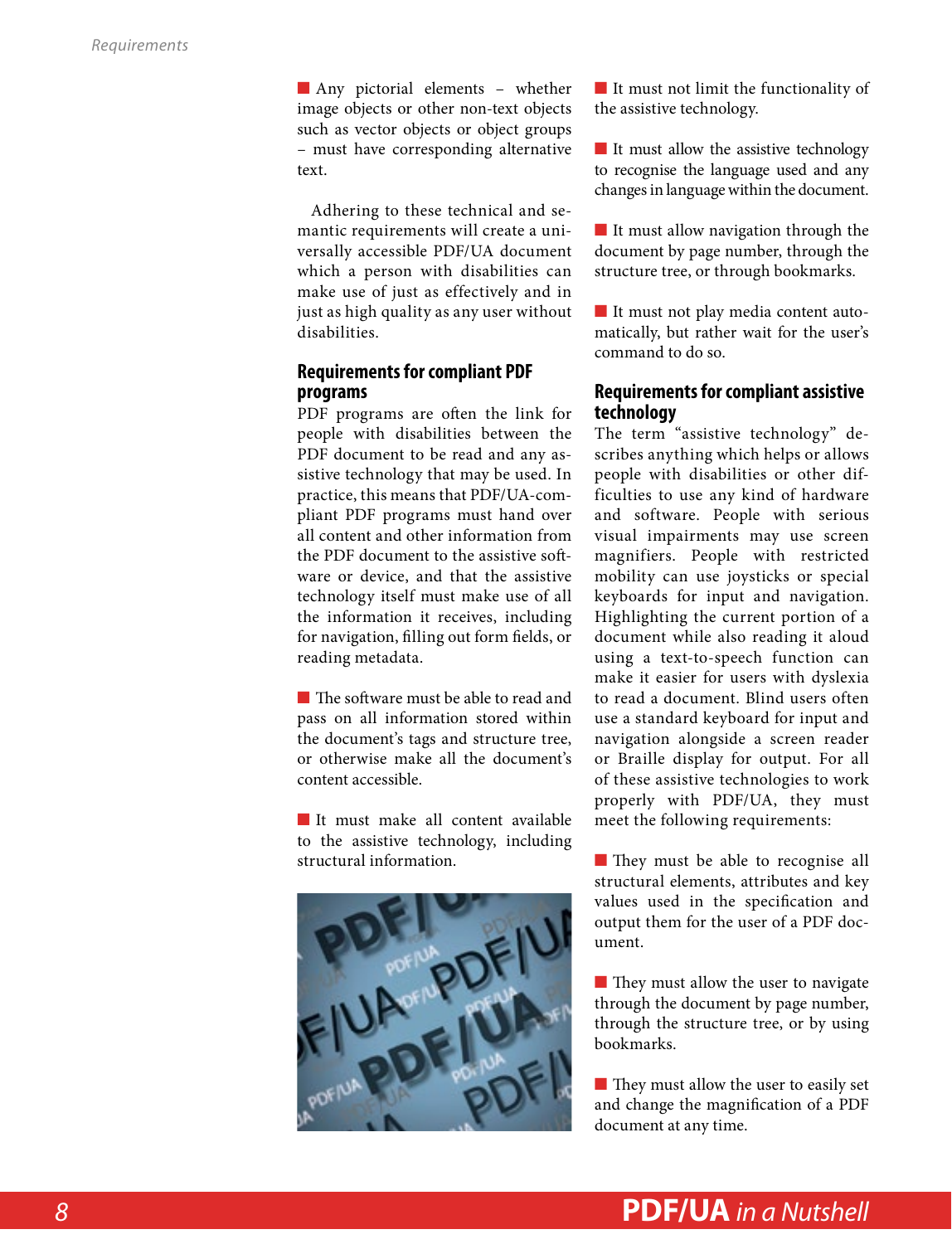### <span id="page-8-0"></span>**Accessible PDF: Users and usage**

As a quality standard for universally accessible PDF documents aimed at both software developers and document creators, PDF/UA serves as a clear basic requirement for everyone involved in PDF creation. It gives software developers a clear set of goals to work towards implementing which users can then take into account when creating PDFs.

This benefits all PDF creators. Some of them will find PDF/UA compliance brings significant advantages. This includes people who work with office documents, who often distribute their finished presentations, spreadsheets and text documents to others or store them in a central location for others to retrieve. As the office program each person uses can vary dramatically in

PDF FOR UNIVERSAL **ACCESS** 

terms of functionality, compatibility and accessibility, it is often easier for everyone involved to export these documents to PDF format before passing them along to others. PDF documents created in this way are not automatically PDF/UA-compliant, but it is now becoming much easier to make these documents universally accessible and ultimately, for them to meet the standard.

A further area of application for PDF/UA is in digital distribution of printed publications in PDF format. The print data is usually prepared in digital format using layout and editing programs, then exported in PDF format for printing. These programs are also often used to generate a PDF for on-screen reading which is then distributed over the web or by email. The most extensive support for universally accessible PDF documents can be found in the layout program Adobe InDesign, from version CS 5.5 onwards. InDesign provides a particularly high level of support for the technical requirements behind the PDF/UA standard , which means it requires little extra work to create universally accessible PDF/UA-compliant documents. Certain aspects may need occasional adjustment, either manually or with the use of specialist software extensions.

If a PDF document is created from a database, XML, or some other structured data set, the solutions used can also take advantage of updated PDF programming libraries which encode the content in accordance with PDF/UA specifications. It is also equally possible to adapt solutions which already allow the creation of tagged PDFs, in order to produce PDF/UA-compliant PDF documents.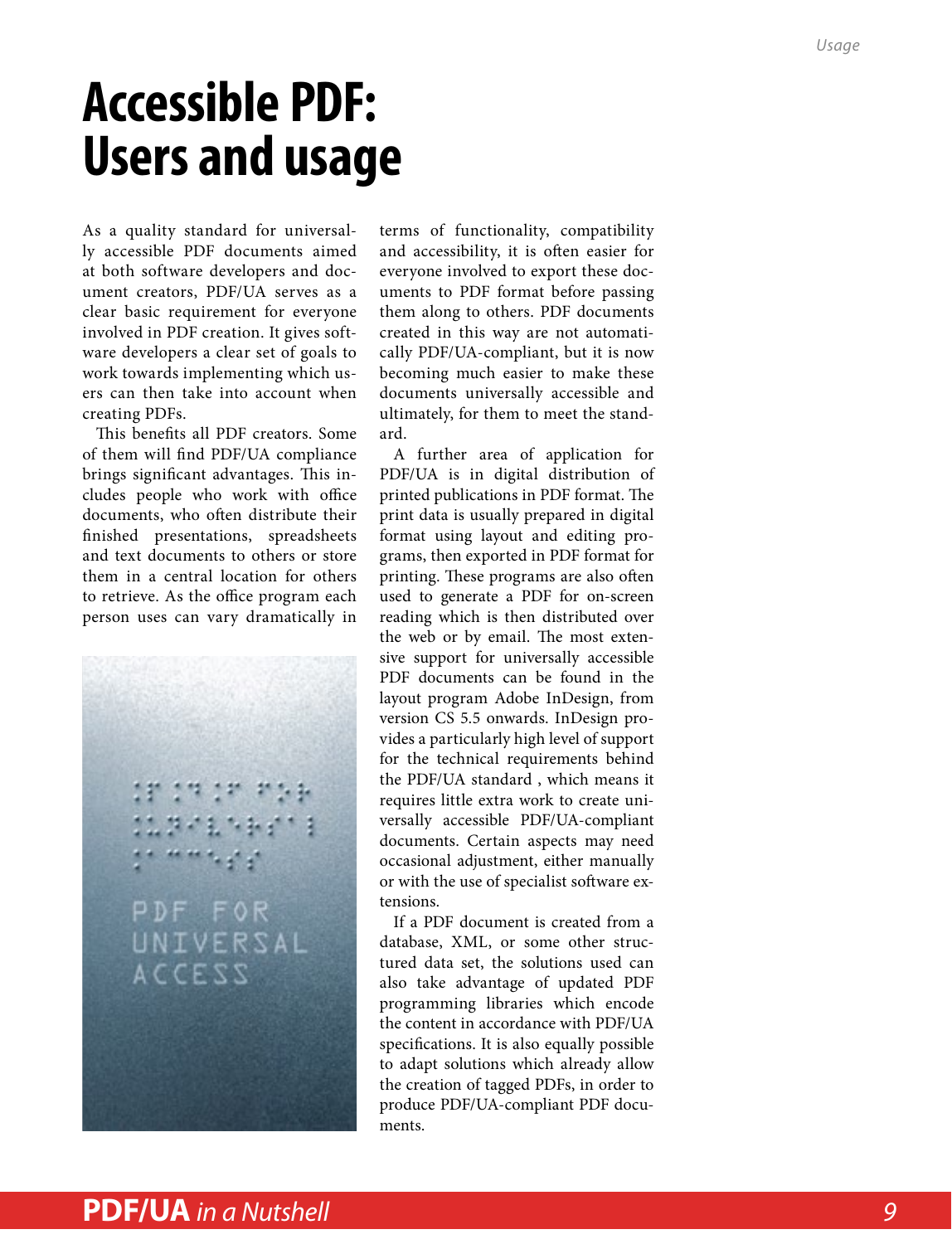### <span id="page-9-0"></span>**PDF/UA: Creation tools**

In principle, universally-accessible PDF documents can either be generated directly during document creation, using a suitable program, or indirectly generated by adapting an existing PDF document. The indirect approach tends to require a great deal of work, as all tags and numerous other settings will need to be provided manually.

This work can also become void as soon as a new version of the PDF document replaces the old one, if any changes to the document's content need to be made. The

adaptation process must then be started again from scratch.

The direct approach is almost always the better option; post-creation PDF edits should be avoided or at least kept to a minimum. Either way, it is essential that the document creation program can perform the functions required and that the document creator can make use of them. Although only a few programs currently support PDF/UA in its entirety, a wide range of options still exist in the form of the programs listed alphabethical below:

| <b>Software</b>                        | <b>Developer</b>             | <b>Application</b>                                                                                                                                                                           | <b>PDF/UA functions supported</b>                                                                                                                                                                                                                                                                                               |
|----------------------------------------|------------------------------|----------------------------------------------------------------------------------------------------------------------------------------------------------------------------------------------|---------------------------------------------------------------------------------------------------------------------------------------------------------------------------------------------------------------------------------------------------------------------------------------------------------------------------------|
| <b>Adobe Acrobat XI</b><br>Pro         | Adobe Systems                | PDF document creation,<br>editing and viewing                                                                                                                                                | • Create and edit content tags<br>• Mark page content as artefacts<br>• Add alternative text<br>• Specify the language(s) used for a document and<br>specific content within it<br>• Feature to add basic accessibility to any PDF<br>• Fast, extensive accessibility checking                                                  |
| <b>Adobe Distiller</b><br>Server 8     | Adobe Systems                | Converts PostScript files<br>to PDF                                                                                                                                                          | • Create tagged PDFs<br>• Requires specific pdfmark codes within the Post-<br>Script files                                                                                                                                                                                                                                      |
| axesPDF for Word                       | xyMedia                      | Add-in for Word 2007<br>and Word 2010. Helps<br>the user to use Word<br>functions and compen-<br>sates for weaknesses and<br>errors resulting from ex-<br>porting a tagged PDF<br>from Word. | • Specify the language of a document<br>• Set up a series of tabs based on the document struc-<br>ture<br>• Specify the document title and include it in the doc-<br>ument window<br>• Use all standard PDF tags<br>• Advanced table tagging<br>• Tag all content or mark it as an artefact<br>• Integrated validation function |
| <b>CommonLook</b><br><b>Office 1.2</b> | NetCentric Tech-<br>nologies | Plug-in for Word and<br>PowerPoint. It uses<br>checkpoints to take us-<br>ers through the author-<br>ing software's accessibili-<br>ty functions                                             | • Guided review of document based on checkpoints<br>• Adjust alternative text for images<br>• Correct mappings between styles and tags<br>• Advanced table tagging<br>• Enhanced tagged PDF export<br>• Generate bookmarks<br>• Support for accessible PDF forms                                                                |

#### **Table 1: PDF/UA creation tools**

### *10* **PDF/UA** *in a Nutshell*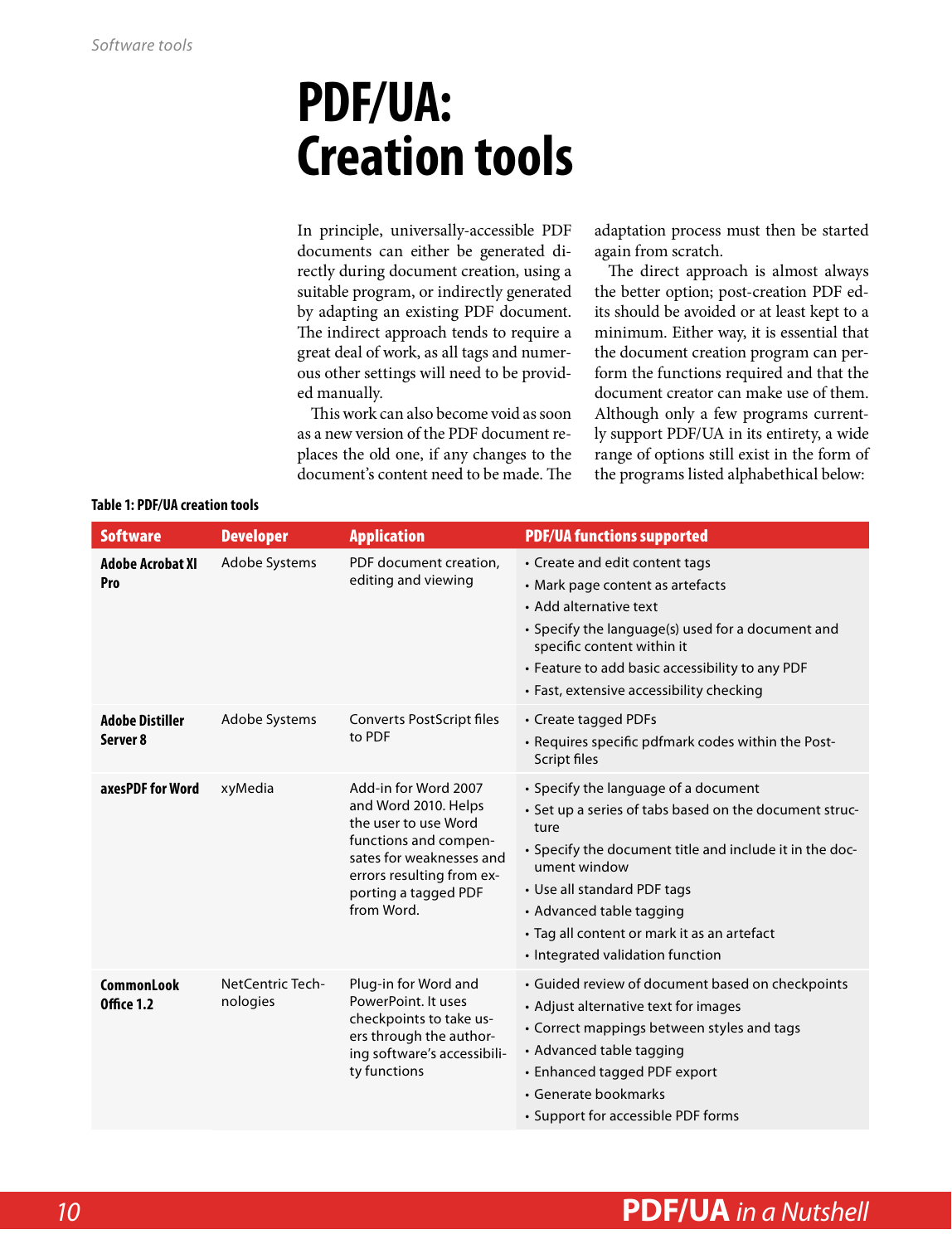| <b>Software</b>                      | <b>Developer</b>              | <b>Application</b>                                                                                                                                                                                                                                                              | <b>PDF/UA functions supported</b>                                                                                                                                                                                                                                                                                                                                                        |
|--------------------------------------|-------------------------------|---------------------------------------------------------------------------------------------------------------------------------------------------------------------------------------------------------------------------------------------------------------------------------|------------------------------------------------------------------------------------------------------------------------------------------------------------------------------------------------------------------------------------------------------------------------------------------------------------------------------------------------------------------------------------------|
| <b>FrameMaker 11</b>                 | Adobe Systems                 | The authoring software<br>FrameMaker creates<br>publications and techni-<br>cal documentation.                                                                                                                                                                                  | • Create tagged PDFs<br>• Define alternative text for images                                                                                                                                                                                                                                                                                                                             |
| InDesign CS5.5/<br>CS6/CC            | Adobe Systems                 | Professional layout pro-<br>gram for printed and<br>digital publications; al-<br>lows exporting to tagged<br><b>PDF</b>                                                                                                                                                         | • Assign export tags to paragraph styles<br>• Anchor images within the text flow<br>• Define alternative text for images<br>• Define metadata<br>• Define reading order using the "Article" panel<br>• Add links (bookmarks, table of contents, hyperlinks<br>and cross-references)<br>• Define tab order for form fields based on the docu-<br>ment structure<br>• Export as tagged PDF |
| iText                                | iText Software                | Programming library for<br>creating PDF documents                                                                                                                                                                                                                               | • Create tagged PDFs<br>• Supports all tagged PDF functions<br>• Used properly, it can create fully PDF/UA-compliant<br>documents                                                                                                                                                                                                                                                        |
| <b>MadeToTag</b>                     | axaio software                | Plug-in for Adobe InDe-<br>sign CS5.5, CS6 and CC.<br>Takes users step-by-step<br>through the process re-<br>quired to prepare the<br>document for export as a<br>universally accessible<br>tagged PDF; compen-<br>sates for weaknesses and<br>errors in InDesign PDF<br>export | • Support and visual feedback for tag assignment,<br>reading order, alternative text, language settings,<br>advanced table tagging, and metadata<br>• Directly export to PDF/UA format                                                                                                                                                                                                   |
| <b>Microsoft Office</b><br>2007/2010 | Microsoft                     | Contains word processor<br>Word, spreadsheet tool<br>Excel and presentation<br>software PowerPoint,<br>among others; supports<br>output in tagged PDF<br>format                                                                                                                 | • Validate accessibility of Office documents<br>• Prepare documents for export in tagged format, e.g.<br>assign tags, specify alternative text, define language<br>• Create tagged PDFs                                                                                                                                                                                                  |
| <b>OpenOffice</b><br>Writer 3.4      | Apache Software<br>Foundation | Word processing soft-<br>ware. Supports PDF out-<br>put.                                                                                                                                                                                                                        | • Create tagged PDFs                                                                                                                                                                                                                                                                                                                                                                     |
| PDFlib 9                             | PDFlib                        | Programming library for<br>creating PDF documents                                                                                                                                                                                                                               | • Create tagged PDFs<br>• Supports all tagged PDF functions<br>• Used properly, it can create fully PDF/UA-compliant<br>documents                                                                                                                                                                                                                                                        |
| <b>PDFMaker</b>                      | Adobe Systems                 | When installing Adobe<br>Acrobat on Windows,<br>this is added to Microsoft<br>Office, Lotus Notes,<br>AutoCAD and others; it<br>can be used within these<br>programs to create PDFs.                                                                                            | • Create tagged PDFs<br>• Compensates for weaknesses and errors in PDF ex-<br>port functions found in Microsoft Office                                                                                                                                                                                                                                                                   |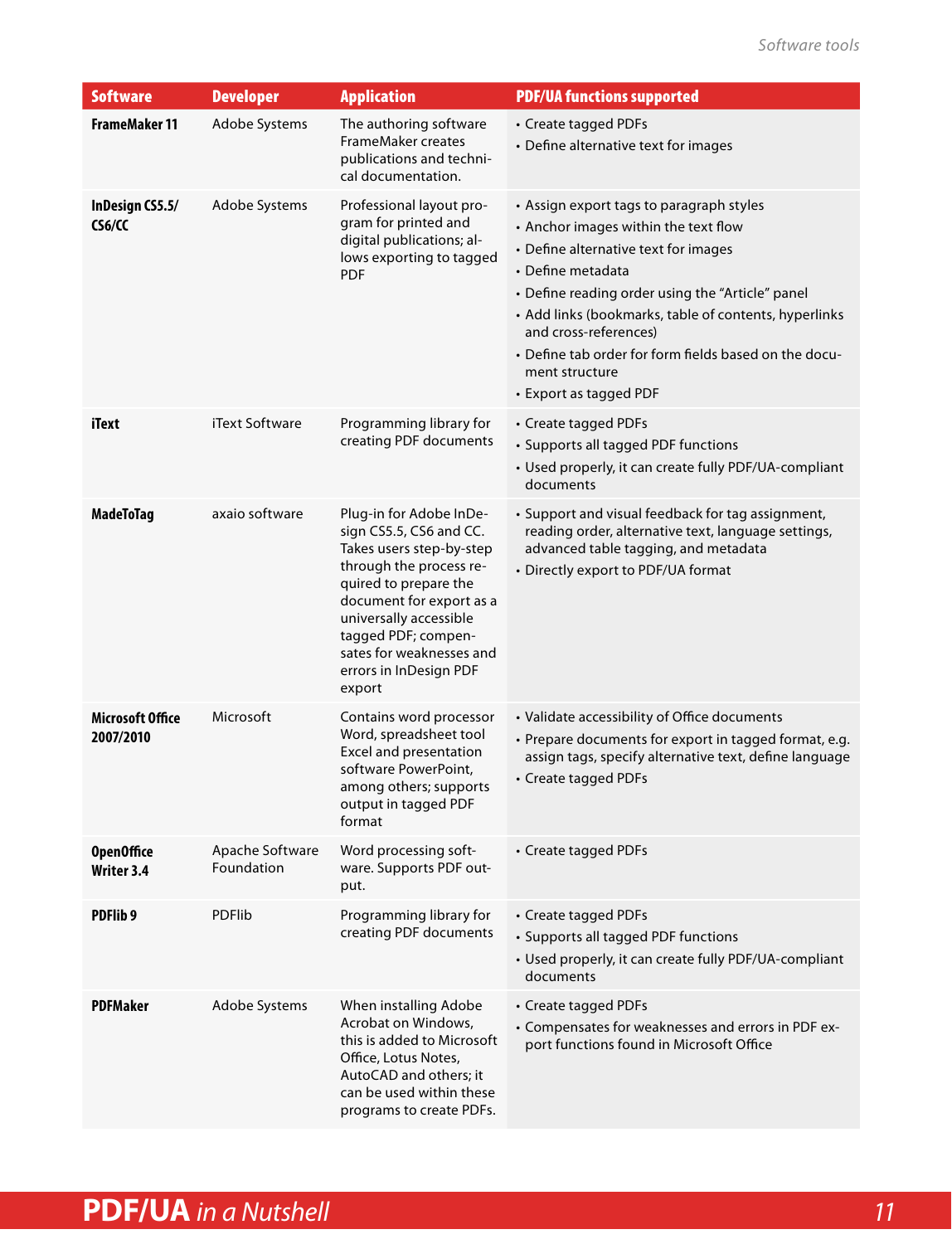### <span id="page-11-0"></span>**Validating PDF/UA compliance**

A PDF document's degree of accessibility is hard to determine at first glance. How, then, can you tell if and to what extent a PDF file meets the requirements of PDF/UA?

A reliable compliance test depends on at least two stages of validation: a programmatic test, which can be performed by a piece of software, and an interactive test carried out by a human. Dedicated validation tools will help the user perform the programmatic test. They test and show the extent to which the PDF document meets the standard's purely technical requirements (including tagbased content structuring, alternative text for images, a document title) and uses the correct syntax to implement them. The semantic aspects of PDF/UA, however, cannot be tested in the same way. Is the reading order logical? Does the alternative text adequately represent the same information as the images to which it is attached? Do the header tags

reflect their corresponding header levels? These and other questions can only be answered after evaluation and testing by a human user. Tools also exist to help the user perform these tests. Some of the more important validation tools are listed below.

One further test (which should be run on at least a random sample of all documents created) is to use the PDF document with a selection of current types of assistive technology. Regular users of the technology can be enlisted to test the documents in this way; in most cases, however, anyone can in principle perform a useful test with assistive technology to confirm the readability of the PDF document. One very simple option here is to use the free Windows screen reader program NVDA. A user can quickly get to grips with the core functions of the software in order to test how well people with disabilities can actually use an existing (ideally fully PDF/UA-compliant) document.

| PAC 2 - PDF Accessibility Checker 2 - PRERELEASE                               |                                                                                         |    |  |  |               |   |                 |                                                                      | $-1X$     |
|--------------------------------------------------------------------------------|-----------------------------------------------------------------------------------------|----|--|--|---------------|---|-----------------|----------------------------------------------------------------------|-----------|
|                                                                                | Zugang für alle<br><b>Accès pour tous</b><br>Accesso per tutti<br><b>Access for all</b> |    |  |  |               |   |                 |                                                                      | PDF<br>I> |
| <b>PDF-File</b>                                                                |                                                                                         |    |  |  |               |   |                 |                                                                      |           |
| [1] Derwizer Samuel Hufer Desking Phater JPF_Dakument_Num_2007_TT_NDL_Quer_703 |                                                                                         |    |  |  |               |   |                 | <b>Browse</b>                                                        |           |
| Start Check                                                                    |                                                                                         |    |  |  |               |   |                 |                                                                      |           |
|                                                                                | 1. Automatic Check                                                                      |    |  |  |               |   | 2. Manual Check |                                                                      |           |
| Progress                                                                       |                                                                                         |    |  |  |               |   |                 |                                                                      |           |
|                                                                                |                                                                                         |    |  |  |               |   |                 |                                                                      |           |
| Check Results                                                                  |                                                                                         |    |  |  |               |   |                 |                                                                      |           |
| Layer                                                                          | <b>Automatic Checks</b>                                                                 |    |  |  | Manual Checks |   |                 |                                                                      |           |
|                                                                                |                                                                                         |    |  |  |               |   |                 | Passed (1) Warnings 2 Not Passed of Passed (1) Warnings 2 Not Passed |           |
| <b>POF</b>                                                                     |                                                                                         | m. |  |  |               | m |                 |                                                                      |           |
| PDF/LIA                                                                        | 2053 (6)                                                                                |    |  |  |               | Δ |                 |                                                                      |           |
| WCAG 2.0                                                                       |                                                                                         | ◬  |  |  |               | ⋒ |                 |                                                                      |           |
| Access for all all                                                             |                                                                                         | Δ  |  |  |               | ◬ |                 |                                                                      |           |

*The Access For All foundation's PDF Accessibility Checker 2.0 (PAC 2) software supports all automatically-checkable PDF/UA criteria.*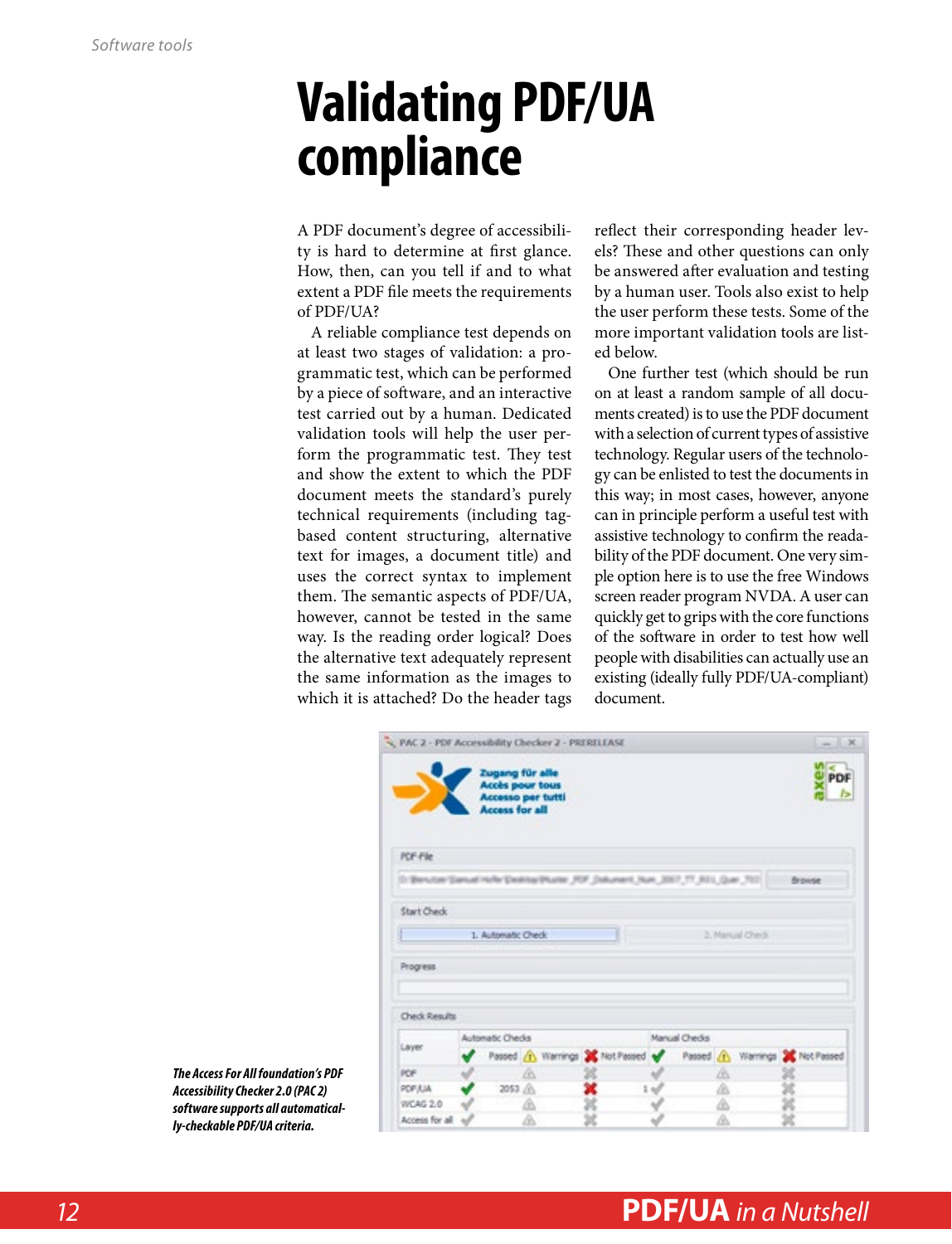#### <span id="page-12-0"></span>**Table 2: Validating PDF/UA compliance**

| <b>Program</b>                                            | <b>Developer</b>               | <b>Validation function</b>                                                 | <b>Validation criteria</b>                                                                                                                                                                                                                                                                                                                                                                                                                                                                                                                                    |
|-----------------------------------------------------------|--------------------------------|----------------------------------------------------------------------------|---------------------------------------------------------------------------------------------------------------------------------------------------------------------------------------------------------------------------------------------------------------------------------------------------------------------------------------------------------------------------------------------------------------------------------------------------------------------------------------------------------------------------------------------------------------|
| <b>Acrobat XI</b>                                         | Adobe Systems                  | Quick test                                                                 | • First impression of document<br>quality<br>• Not a comprehensive test                                                                                                                                                                                                                                                                                                                                                                                                                                                                                       |
|                                                           |                                | Complete accessibility test,<br>input/output report                        | • Numerous functions, some of<br>them heuristic<br>• Not a complete PDF/UA compli-<br>ance test<br>• Access restrictions (password<br>protection, copy-protection etc.)<br>do not affect accessibility<br>• Document is not just a PDF file<br>made up of images alone<br>• Document is a tagged PDF<br>• Logical reading order assigned to<br>the document<br>• Text language is defined<br>• Document title is displayed in the<br>window title bar<br>• Bookmarks are present in large<br>documents<br>• Sufficient colour contrast within<br>the document |
| callas pdfGoHTML<br>(free)                                | callas software                | Structured visualisation                                                   | • Converts tagged PDF to struc-<br>tured HTML view<br>• Fast interactive test for sensible<br>reading order, correct tag usage,<br>appropriate alternative text and<br>other semantic elements<br>• Useful addition to automatic tests                                                                                                                                                                                                                                                                                                                        |
| <b>CommonLook PDF</b>                                     | NetCentric Tech-<br>nologies   | Display and test a number of<br>tagged PDF properties                      | • Reading order<br>• Correct tag usage<br>• Heuristic checking for common<br>errors<br>• Checks table structure                                                                                                                                                                                                                                                                                                                                                                                                                                               |
| <b>PDF Accessibility Checker 2.0</b><br>(PAC 2)<br>(free) | "Access For All"<br>foundation | Validates accessibility, struc-<br>tural view, preview, PAC test<br>report | • Currently the only program which<br>fully supports all automatical-<br>ly-testable PDF/UA criteria<br>• Numerous heuristic tests to sup-<br>port interactive testing                                                                                                                                                                                                                                                                                                                                                                                        |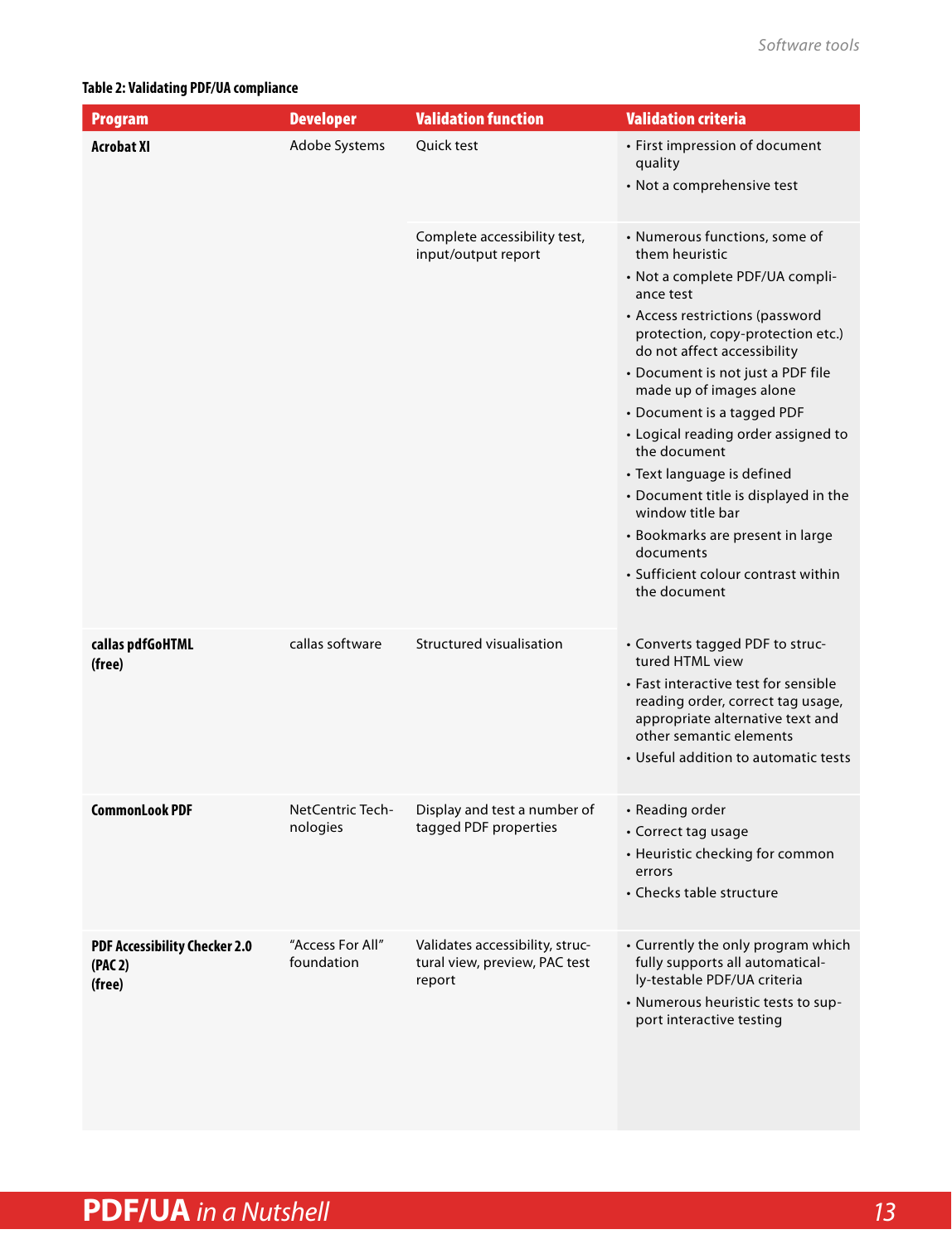### <span id="page-13-0"></span>**Assistive technology for in-depth testing**

■ **NVDA 2012.3.1** [\(Non Visual Desktop](http://www.nvaccess.org/) [Access\)](http://www.nvaccess.org/) is a portable, open-source screen reader available in over 40 languages, developed by NV Access. It supports spoken output and/or Braille displays.



■ **JAWS 14** [\(Job Access With Speech\),](http://www.freedomscientific.com/products/fs/jaws-product-page.asp) developed by Freedom Scientific, is a widely-used commercial screen reader for Windows. It has been specially designed to work with a number of applications and supports spoken output and/or Braille displays.

■ [ZoomText 10 Magnifier](http://www.aisquared.com/zoomtext) is the most widely used text-enlargement software for partially-sighted users. It was developed by the American company AiSquared.

**[COBRA Professional 10](http://www.baum.de/cms/de-de/cobra10/)** (from Baum Retec) is a popular software solution for combining screen enlargement with spoken and Braille output.

■ **[WYNN](http://www.freedomscientific.com/LSG/products/wynn.asp)** is a program from Freedom Scientific aimed in particular at helping users with reading and writing difficulties. By reading text aloud while highlighting each word as it is spoken, young people with dyslexia and other learning difficulties can develop and eventually master their written language skills.

#### **Compliant reader software**

So far, there are no PDF programs or assistive technologies which offer full PDF/UA compliance when providing

access to tagged PDF documents. One particularly important reason for this is that the standard is still very new, meaning that corresponding software development has only just begun. Adobe Systems and the not-for-profit Australian organisation NV Access have officially announced their support for PDF/UA and are now working on implementing it in their products.

The first PDF/UA-compliant assistive technology is expected to be the screen reader software "Non Visual Desktop Access" (NVDA). NVDA was developed by NV Access as a portable, open-source screen reader. It allows blind and partially-sighted users to interact with the Windows operating system and the applications it runs, as well as use PDF documents and the internet, using the synthetic speech function eSpeak, optional Braille output, and other functionality. eSpeak supports more than 40 languages, and other languages and voices can be added using the SAPI interface. The NVDA screen reader can be downloaded for free from the developer's website – [nvda-project.org](http://www.nvaccess.org/) – after which it is easy to install.

At present (as of mid-2013), NVDA is already mostly PDF/UA-compliant. NV Access, the PDF Association and the Swiss-based Access For All foundation are currently working together to further develop the software, to ensure future versions will meet all PDF/UA requirements in full.

Of the PDF software available today, the free Adobe Reader and the paid Adobe Acrobat currently provide the greatest level of compliance with the standard. The current version, Adobe Reader XI, is mostly PDF/UA compliant – albeit only under Windows.

*Michael Curran (left) and co-developer James Teh have spent the past four years building the open source screen reader Non Visual Desktop Access (NVDA).*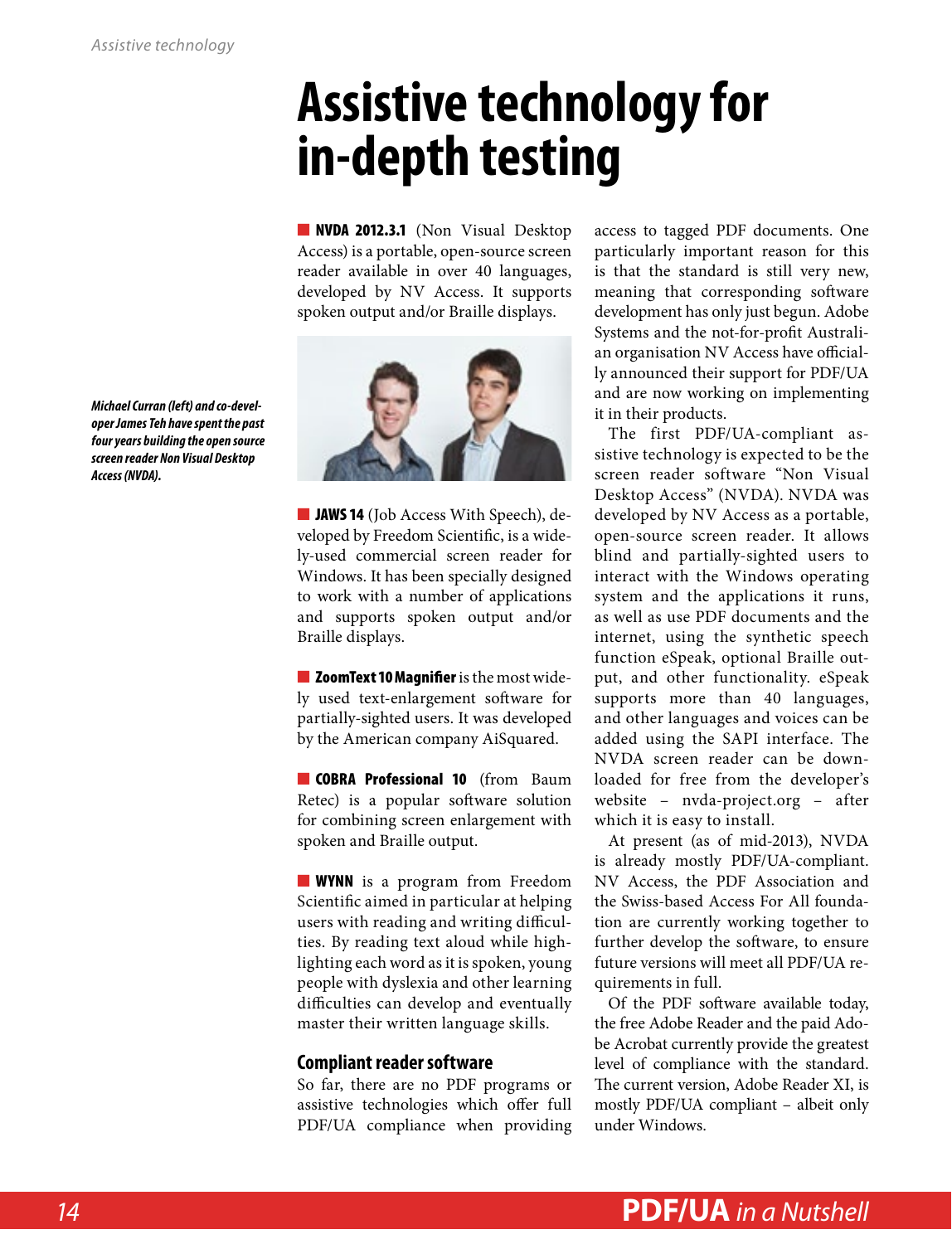## <span id="page-14-0"></span>**Added value for PDF users**

The PDF/UA framework allows assistive technology, PDF applications and the PDF file format to work together optimally so that as many people as possible have access to PDF documents with sound technical support. Disabled users will see the most significant benefits, as they often use a range of assistive technologies to help them access digital content which their disability would otherwise render inaccessible.

#### **Visual or motor impairments**

For example, partially-sighted users, depending on the degree of their impairment, may use a larger screen, customised colour and text size settings, or an intelligent screen magnifier. Blind users, or those with particularly severe visual impairments, may use a so-called screen reader (using text-tospeech) and/or a Braille display in order to read PDF documents. A screen reader is a program installed on the user's computer which reads all visible content aloud. A Braille display is a haptic interface for the same content; it outputs text using raised, moving Braille dots.

A user with restricted arm or hand mobility may use a range of assistive technology to navigate and make use of a PDF document. Instead of a classical computer mouse, they may use a specialist mouse or keyboard, or an onscreen keyboard. Depending on the degree and nature of their disability and their own aptitude, the user may also have other input options, such as special sensors, switches and/or key combinations, or enlargement options. The user can also give spoken commands to speech recognition software or use eye movements and a gaze-tracking system to control their computer.

#### **Reading and writing difficulties**

Dyslexic users find it unusually difficult to learn to read. They find it difficult to recognise and process written text. Assistive technologies such as specialised screen readers can help them overcome this. These read content aloud and highlight the same section of text on the screen. This gives the reader a cue, facilitates comprehension and helps them to improve their reading skills and master written language.

#### **Easier reading and navigation on mobile devices**

PDF/UA specifies the technical requirements for assistive technology to fully interact with PDF documents using PDF/UA-compliant PDF software. As long as the assistive technology and PDF software used is fully compliant with the standard, the result for disabled users is a high-quality reading and navigational experience. The standard will also benefit other users, however; anyone who reads documents on mobile devices, for example, will appreciate PDF content automatically adjusting itself to a reader-friendly size without affecting the semantic structure.

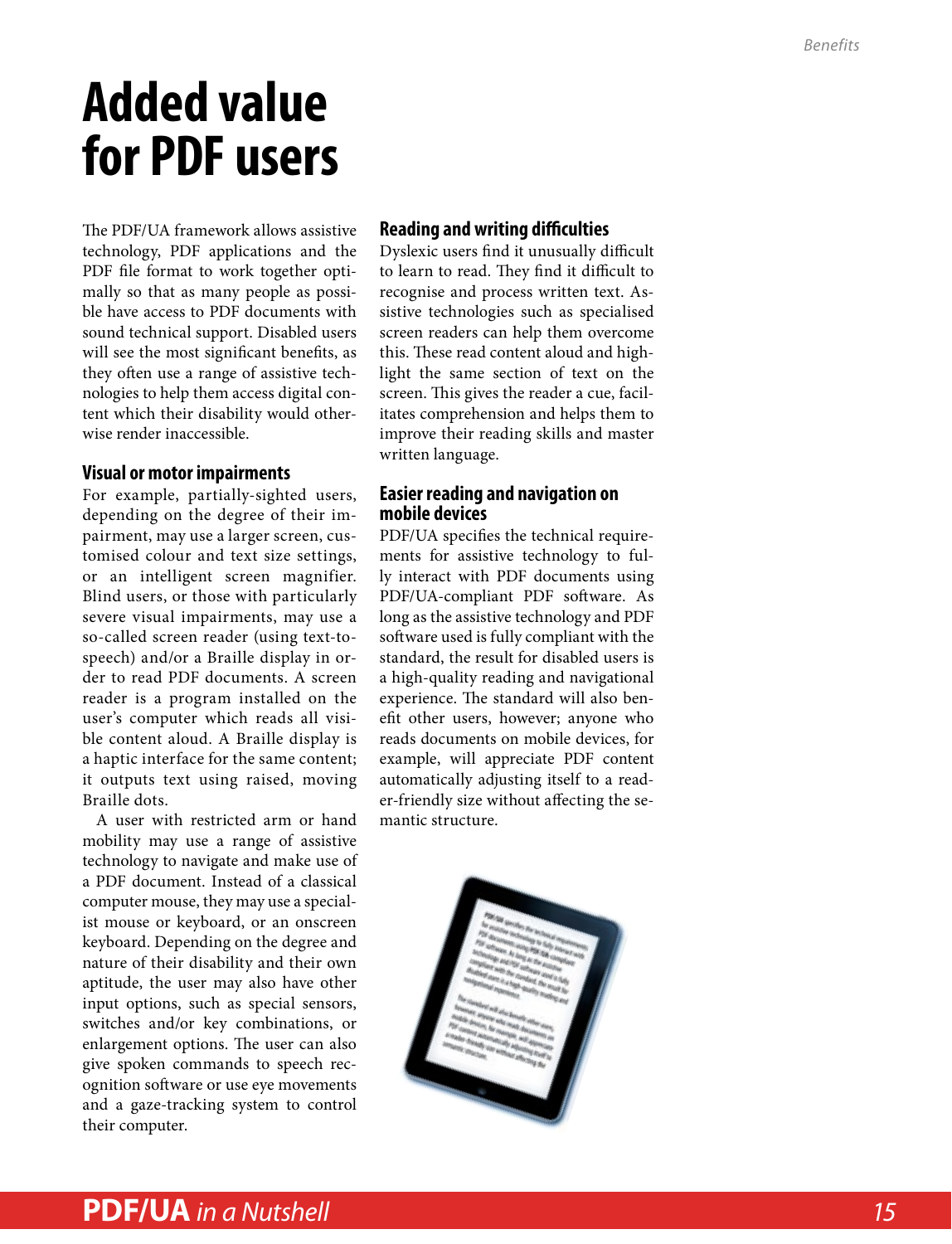### <span id="page-15-0"></span>**The potential benefits of PDF/UA**

PDF/UA defines a standardised, universal set of requirements for PDF accessibility. These guidelines serve as a roadmap for everyone involved with the standard, guaranteeing that the relevant software, hardware and digital documents can work together as effectively as possible – provided they comply with the standard.

If a PDF document fails to meet these technical specifications, however, then this intercompatibility is no longer guaranteed. Disabled users will be disproportionately affected and may no longer have equal-opportunity, independent access to information. This contradicts the goals of an inclusive society which more and more countries around the world are working to enshrine in law. US laws, for example, require the information provided by federal authorities to be universally accessible and usable. The growing political interest in universally-accessible information technology is also indicative of a trend not just towards opening up public institutions, but towards requiring the private sector to make the information it provides more accessible as well.

PDF/UA helps meet these kinds of legal requirements. PDF/UA-compliant PDF documents are universally accessible from a technical standpoint, which means they allow improved communication for people with disabilities in particular. Many legislative bodies refer to WCAG 2.0, the international guidelines for accessible web content. When it comes to PDF files, these guidelines can be met by complying with PDF/UA's specific, unambiguous requirements. Organisations can also reduce their liability by creating, transmitting and publishing documents and information based on internationally-recognised standards.

In making their PDF documents more accessible of their own free will (without

being legally required to do so), non-public organisations are accepting a corporate social responsibility. This can be considered a valuable foundation for building a comprehensive corporate social responsibility (CSR) strategy. As accessible PDF documents are currently still the exception rather than the rule, businesses who adopt them can use the opportunity to improve their public image.

PDF/UA can bring financial as well as social benefits. Improving your public image can go hand in hand with winning new customers and increasing your market potential. This refers in particular to people with disabilities. Many businesses remain unaware, however, that this group includes an increasing number of older people as the global population ages. These consumers have significant life savings which they are willing to spend. A large number of older people live with one or more disabilities which may have arisen from a number of illnesses over their lifetime or simply from declining faculties. Regardless of age, however, disabilities can sometimes be caused by accidents or arise as a result of a serious illness. Businesses and public authorities can also use accessible PDF documents to better reach people who are unfamiliar with using computers, who struggle with a document's language, or whose written language skills are limited. Depending on how the term is defined, for example, several million adults in Germany can be considered illiterate – 12% of whom nevertheless have some form of higher education. Finally, the usability of PDF documents on mobile devices such as smartphones and tablets can also be increased, as PDF/UA-compliant documents can be rearranged to suit the screen they are displayed on.

#### Inclusion:

**The basic principle of social inclusion is that society accepts each person as an individual; in other words, everyone should be able to participate fully and equally in society.**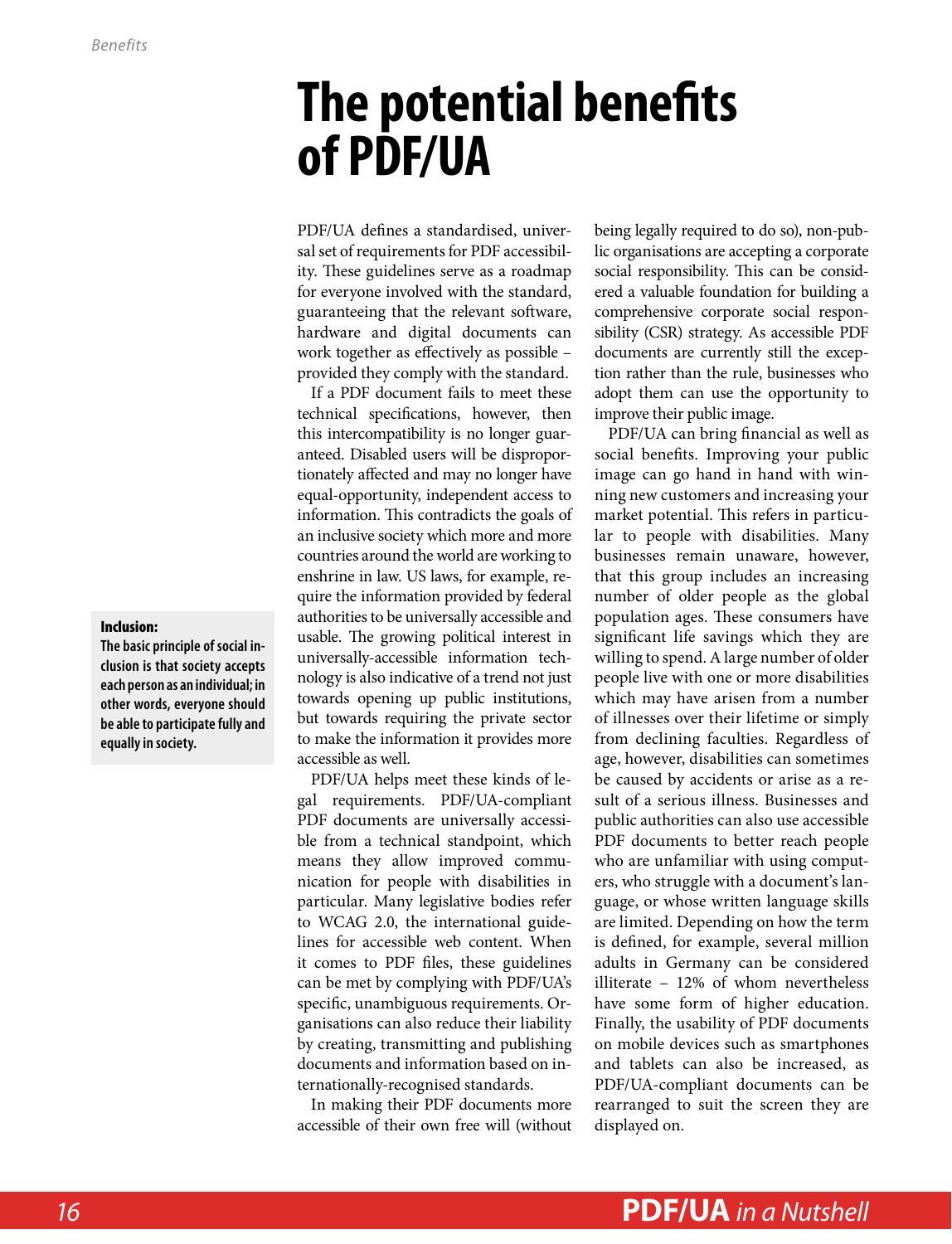### <span id="page-16-0"></span>**Laws paving the way for PDF/UA**

In 2006, the General Assembly of the United Nations adopted the UN Convention on the Rights of Persons With Disabilities, which came into force on the 3rd of May 2008. The goal of the resolution is to protect and support the rights of people with disabilities worldwide. It aspires towards building a more inclusive society in which both disabled and non-people with disabilities are equal, self-determining participants in their own communities. A number of UN member states, including Germany and Austria, have already ratified the agreement. In doing so, they have pledged to enshrine the Convention in national law and introduce political measures to implement it in practice. Article 21 of the Convention, "Freedom of expression and opinion, and access to information" refers to equal access to information. This means that information intended for the general public should be made available for people with a range of disabilities as soon as possible, using accessible formats and technology.

The European Union introduced concrete measures in the form of "The European Disability Strategy 2010-2020: A Renewed Commitment to a Barrier-Free Europe". As part of this strategy, the European Commission is working towards a modernised European public procurement law, under which ICT products and services provided by European and national authorities must be barrier-free as defined by EU standard EN 301549, which is expected to be published in 2014. The three standardisation organisations CEN, CENELEC and ETSI have developed a draft of this standard and guidelines for implementing it, based on Mandate 376.

The European Commission is also preparing a single European accessibility law which will require ICT to play a significant role. Publication of the first draft is expected at

some point in Summer 2013. This law should harmonise the current range of national laws among EU member states, some of which differ dramatically from one another.

The UN Convention on the Rights of Disabled Persons came into force for Germany on the 26<sup>th</sup> of March 2009. Germany responded with a national action plan, where the federal government presented a number of measures aimed at paving the way towards a more inclusive society. In part, this path makes use of existing laws and regulations. For example, Germany has had a Federal Law on the Equal Treatment of Disabled Persons (Behindertengleichstellungsgesetz or BGG) since 2002. Section 11 of the law requires federal authorities to offer all information and documents in a universally-accessible format. The minimum requirements for meeting this regulation are described in the Regulation for Accessible IT (Barrierefreie-Informationstechnik-Verordnung or BITV). It was updated to version 2.0 in 2011 and now mostly reflects the requirements of WCAG 2.0. Individual German states also have state equality laws based on the federal disability equality law.

Legal implementation of these laws and regulations has until now left rather a lot to be desired; a number of federal and state authorities have significant room for improvement in terms of the accessibility of their offerings. The aforementioned EU laws and regulations are expected to improve this situation, once adopted in the near future.

The United States' Rehabilitation Act goes one step further in that it allows private legal action which can lead to very high compensation claims. This law was expanded in 1998 with Section 508, which for the first time in the world placed a legal requirement on authorities to make their ICT offerings accessible and usable for people with disabilities.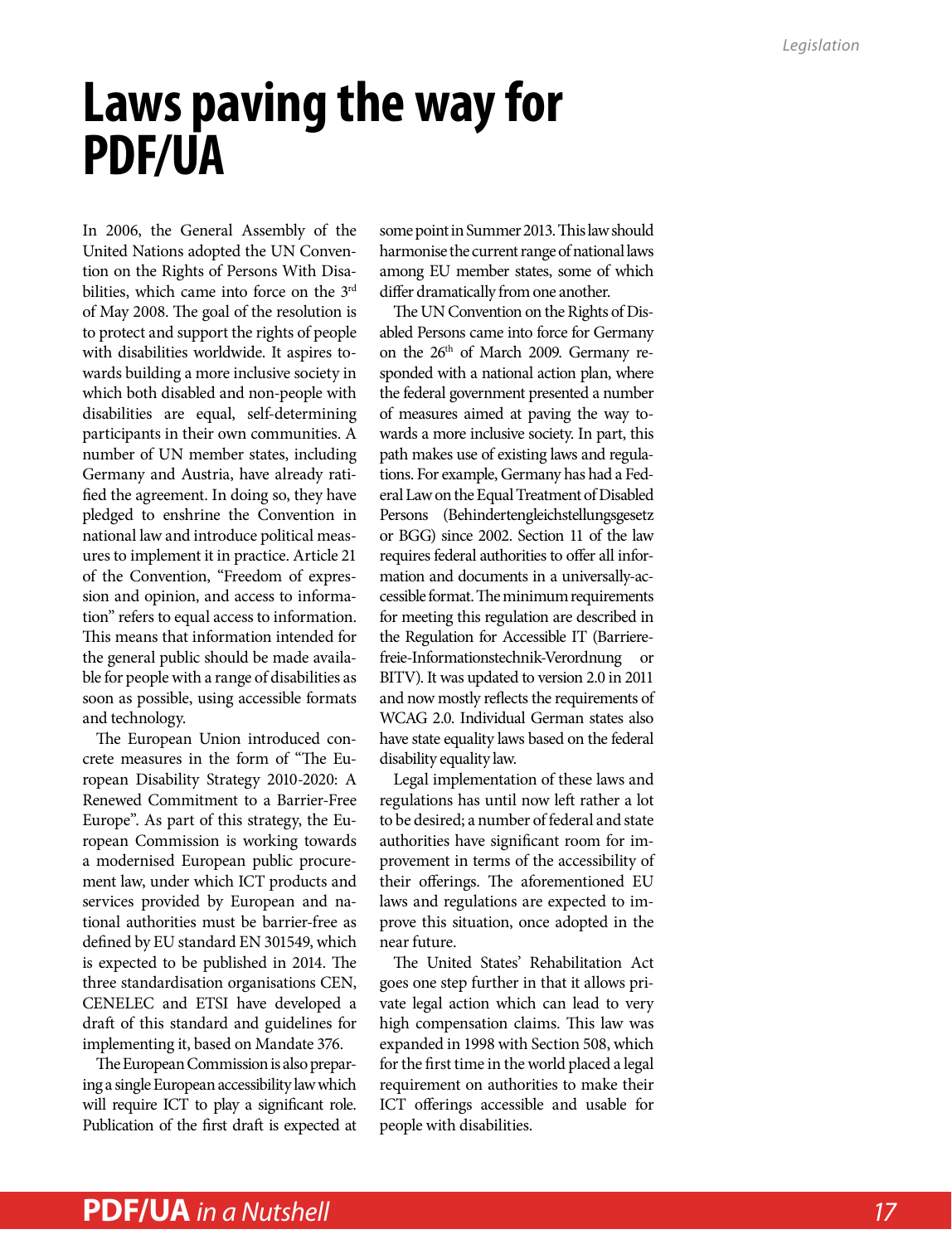### <span id="page-17-0"></span>**What the experts are saying**

Accessibility experts Klaus-Peter Wegge and Markus Riesch report on their first impressions of PDF/UA and assess how it can grow from here.



#### **Klaus-Peter Wegge, Siemens AG**

Klaus-Peter Wegge is head of the Siemens AG Accessibility Competence Center in Paderborn, Germany. A trained computer

scientist, he has been helping design accessible products and services since 1995. His team offers consulting services as well as developing and testing new technologies and applications in the accessibility sector, both for a wide range of projects for specific customers and for European research projects. As an accessibility expert – and as someone affected by disability himself – he promotes the subject in industry associations such as BITKOM and DIGITALEUROPE. He also works on global, European and domestic standardisation projects and advises government bodies on the technical issues involved in promoting accessibility in Germany and Europe.

*"It's high time we had a standard like this!* PDF/UA *is a thoroughly rigorous idea and one that just works. One hopes that PDF accessibility will now become universal, error-free and far easier than before. I see some issues with acceptance, though, unless word processing software can make it easy to directly create* PDF/UA *documents which the author can then immediately check. Screen readers should also start fully supporting* PDF/UA *as soon as possible. The NVDA screen reader is ahead of the pack here. It would be excellent if free*  *tools existed to convert* PDF/UA *documents to other formats such as HTML or Daisy. We will first systematically test*  PDF/UA *before we recommend it to our customers or start using it ourselves. It would be a real step forward for disabled users if this format became widely adopted as soon as possible; it would finally end any legitimate debates about PDF accessibility."*



#### **Markus Riesch, "Access for All"**

Markus Riesch has been the managing director of the Swiss-based Access For All foundation since 2004. He works

to promote access to ICT for people with disabilities and represents their interests in national and international bodies. Among other duties, he is a member of the Federal Working Group for Creating Guidelines for Accessible Websites (P028) and head of the eCH specialist group for Accessibility.

*"*PDF/UA *is an important step forward for PDF accessibility. Only an international standard will make it possible for authoring software, validation tools, browsers and assistive technology such as screen readers to accept the required technical specifications.* PDF/UA *creates a clear set of requirements which both software developers and PDF creators can use. And finally, this international standard gives a reference for legislators around the world. We'd like to be a part of that. That's why we're developing the first validation tool for* PDF/UA*-compliant PDFs, the PDF Accessibility Checker 2.0 for Windows. It will be released for free by the Access For All foundation in summer 2013."*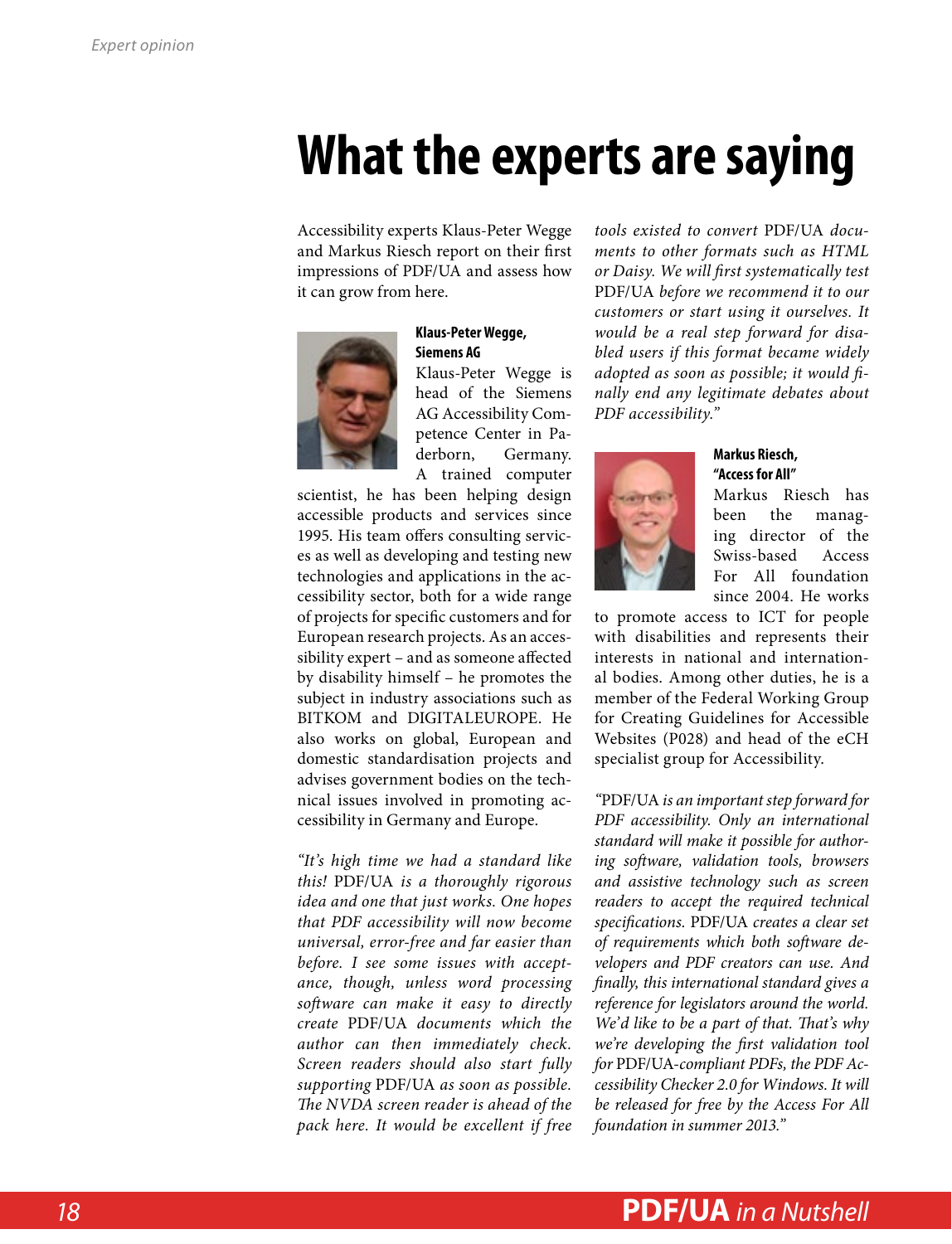# <span id="page-18-0"></span>**Learn more about PDF/UA**

If you want to learn more about PDF technology, either in general or as it relates to a specific subject, then the PDF Association is the perfect point of contact. The PDF Association was founded in 2006. It aims to promote the development and usage of PDF technology and therefore to support PDF applications for digital documents. The Association focuses on the PDF format itself, as well as the ISO standards PDF/UA, PDF/A, PDF/E, PDF/VT and PDF/X. The PDF Association provides information, expertise and opportunities for interaction for developers, users and decision-makers. The Association's most important centre of activity is its website, [www.pdfa.org,](http://www.pdfa.org/) which is regularly updated with the latest specialist news and information. It also provides information about PDF/UA and accessible PDF documents.

#### **PDF/UA Competence Center**

The PDF/UA Competence Center was set up by the PDF Association before the PDF/UA standard was even officially approved. Supported by leading international businesses and individual experts, it provides PDF/UA resources for developers, users and decision-makers and offers advice on how to use the standard in practice.

#### **PDF/UA seminars**

The PDF Association offers the PDF/UA Practical Seminar Series for employees and decision-makers in public bodies, business and industry; college and university students and teachers; and representatives of all kinds of associations and institutions. Practical examples are used to show participants how accessible PDF documents can be created and checked in line with PDF/UA and any applicable legal requirements. Participants can learn strategies for their own companies to use when introducing and using accessible PDFs.



*Start page of the PDF Association web site.*

#### **PDF Association membership**

PDF Association members have a critical information advantage: they receive advance versions of ISO PDF standards and exclusive access to the Association intranet containing internal information. They can take part in the Association's Technical Working Groups to influence standardisation work. The internal forum on the Association intranet ensures direct contact with other PDF experts. Members also receive a boost to their marketing efforts, including use of the PDF Association logo and a company profile and product listing on the PDF Association's website.

#### **AIIM PDF/UA Committee**

The Association for Image and Information Management (AIIM) is a global organisation offering independent research, training and certification programmes for information management experts. To mark the publication of the PDF/UA standard, the AIIM PDF/UA Committee has produced "Achieving WCAG 2.0 with PDF/UA", a document describing how PDF/UA can guarantee compliance with WCAG 2.0 guidelines.





#### **ISO 16612**

"PDF for Variable Data and Transactional Printing"

Used for variable data printing



#### **ISO 14289**

"PDF for Universal Access"

ISO standard for universally accessible PDF documents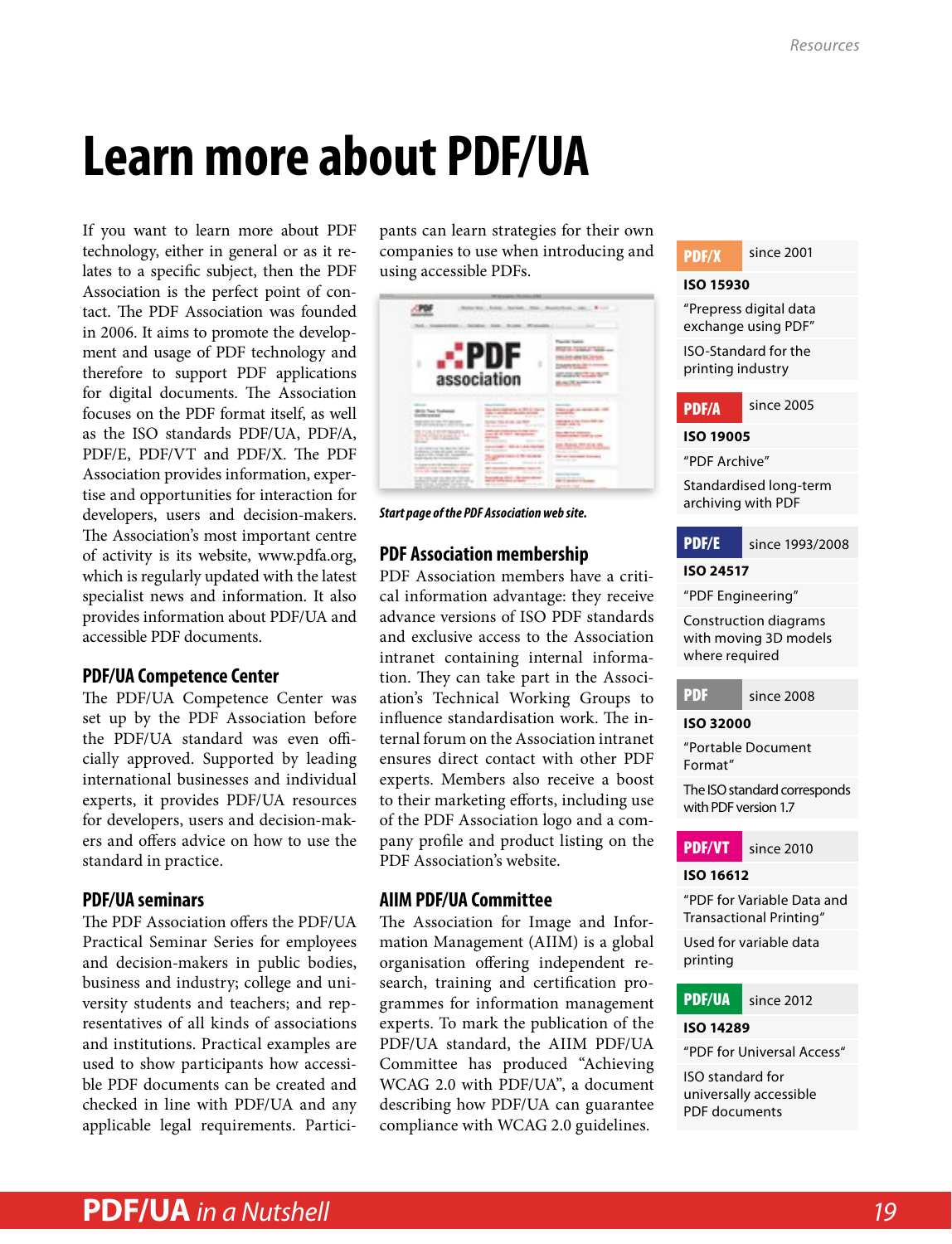This work, including all its component parts, is copyright protected. All rights based thereupon are reserved, including those of translation, reprinting, presentation, extraction of illustrations or tables, broadcasting, microfilming or reproduction by any other means, or storage in any data-processing device, in whole or in part. Reproduction of this work or any part of this work is only permitted where legally specified in the Copyright Act of the Federal Republic of Germany dated the 9<sup>th</sup> of September 1965.

© 2013 Association for Digital Document Standards e.V., Berlin info@pdfa.org Printed in Germany

The use of any names, trade names, trade descriptions etc. in this work, even those not specially identified as such, does not justify the assumption that these names are free according to trademark protection law and thus usable by anyone.

Text: Olaf Drümmer, Bettina Chang

Layout, cover design, design and composition: Alexandra Oettler

Cover photo: Jake Davies, ojisanjake.blogspot.de

Picture/photo credits: Page 7, 8, 9 and 15: Alexandra Oettler; page 14: Andrew Watson.

Printed by: Galrev Druck- und Verlagsgesellschaft Hesse & Partner OHG